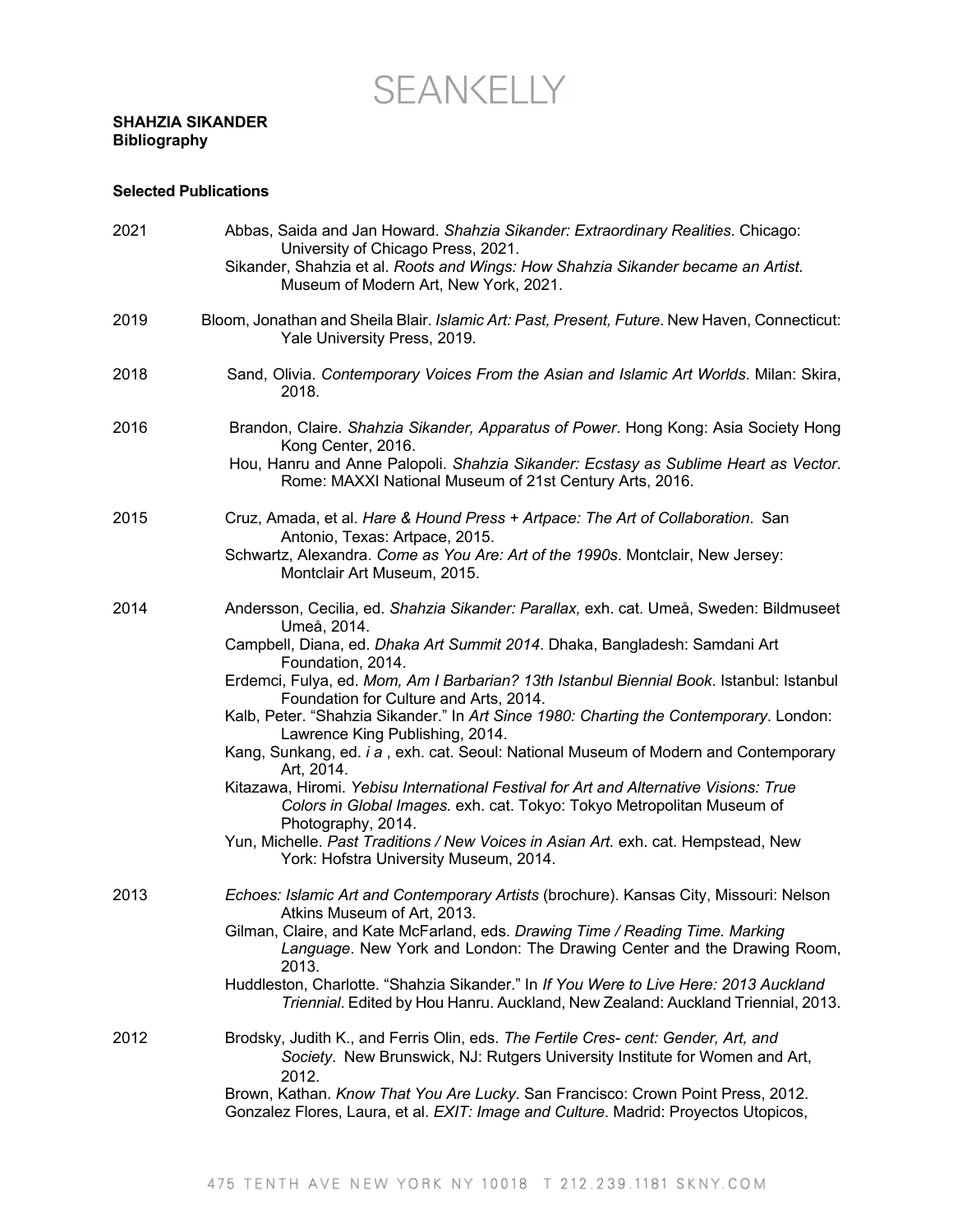|      | 2012.<br>Komaroff, Linda. The Gift Tradition in Islamic Art. New Haven, Connecticut: Yale<br>University Press, 2012.                                                                                                                                                                                                      |
|------|---------------------------------------------------------------------------------------------------------------------------------------------------------------------------------------------------------------------------------------------------------------------------------------------------------------------------|
|      | Mellins, Thomas, and Donald Albrecht. Doris Duke's Shangri La: A House in Paradise.<br>New York: Skira, 2012.                                                                                                                                                                                                             |
|      | Sajoo, Amyn B. "Introduction: Faith and Culture." In A Companion to Muslim Cultures,<br>1-20. London: Tauris, 2012.                                                                                                                                                                                                       |
|      | Stiles, Kristine, and Peter Selz. Theories and Documents of Contemporary Art: A<br>Sourcebook of Artists' Writings. Berkeley: University of California Press, 2012.<br>Tomomichi, Nakao, ed. Women In-Between: Asian Women Artists 1984-2012. Fukuoka,                                                                    |
|      | Japan: Fukuoka Asian Art Museum, 2012.                                                                                                                                                                                                                                                                                    |
| 2011 | Burnett, Katharine P. "Tibetan Buddhist Art in a Globalized World of Illusion: The<br>Contemporary Art of Ang Tsherin Sherpa." Modern China Studies. Norfolk, VA:<br>Modern China Studies, 2011.                                                                                                                          |
|      | El poder de la duda. The Power of Doubt. Madrid: La Fabrica, 2011.<br>Hou, Hanru. Paradigm Shifts. San Francisco: San Francisco Art Institute, 2011.<br>Komaroff, Linda, ed. Gifts of the Sultan: The Arts of Giving at the Islamic Courts, exh. cat.<br>supplement. Los Angeles: Los Angeles County Museum of Art, 2011. |
|      | Platt, Susan Noyes. Art and Politics Now: Cultural Activism in a Time of Crisis. New York:<br>Midmarch Arts, 2011.                                                                                                                                                                                                        |
|      | Vartanian, Ivan. "Shahzia Sikander: Transforming Process." In Art Work: Seeing Inside<br>the Creative Process. San Francisco: Chronicle Books, 2011.                                                                                                                                                                      |
| 2010 | Alam, Fariba, and Carol Solomon Kiefer. Mapping Identity: March 19-April 30,<br>2010. Haverford, PA: Cantor Fitzgerald Gallery, Haverford College, 2010.                                                                                                                                                                  |
|      | Animamix Biennial: Visual Attract and Attack. Taipei, Taiwan: Museum of<br>Contemporary Art, 2010.                                                                                                                                                                                                                        |
|      | Hou, Hanru. By Day, By Night, Some (Special) Things a Museum Can Do. Shanghai:<br>Rockbund Art Museum, 2010.                                                                                                                                                                                                              |
|      | Nakazawa, Shinichi, et al. Transformation. Tokyo: Kazuo Hirasawa, 2010.                                                                                                                                                                                                                                                   |
| 2009 | 4th Fukuoka Asian Art Triennale 2009. Fukuoka, Japan: Fukuoka Asian Art Museum,<br>2009.                                                                                                                                                                                                                                  |
|      | Godfrey, Tony. Painting Today. London: Phaidon Press, 2009.<br>Hirsch, Faye, et al. A Decade of Printmaking: 1999-2009: The LeRoy Neiman Center for<br>Print Studies, Columbia University School of the Arts. New York: Columbia<br>University, 2009.                                                                     |
|      | Morin, France, and John Alan Farmer, eds. The Quiet in the Land: Luang Prabang, Laos.<br>A Project by France Morin. New York: The Quiet in the Land, 2009.                                                                                                                                                                |
|      | Rattemeyer, Christian, ed. Catalogue Raisonné: The Judith Rothschild Foundation<br>Contemporary Drawings Collection. New York: Museum of Modern Art, 2009.                                                                                                                                                                |
|      | Stiles, Kristine, and Peter Selz. Theories and Documents of Contemporary Art.<br>Berkeley: University of California Press, 2009.                                                                                                                                                                                          |
| 2008 | CORE: Artists and Critics in Residence. Houston: Museum of Fine Arts, 2008.<br>Daftari, Fereshteh. Shahzia Sikander: Intimate Ambivalence, Birmingham: Ikon Gallery,<br>2008.                                                                                                                                             |
|      | Daftari, Fereshteh, et al. Shahzia Sikander. Berlin: Daadgalerie, 2008.<br>Guglielmino, Giorgio. How to Look at Contemporary Art (. and Like It): 66 Works from                                                                                                                                                           |
|      | 1970 to 2008. Turin, Italy: Umberto Allemandi & Co., 2008.<br>Heartney, Eleanor. Art & Today. London: Phaidon Press, 2008.                                                                                                                                                                                                |
|      | Juncosa, Enrique. Order. Desire. Light: An Exhibition of Contemporary Drawings. Dublin:<br>Irish Museum of Modern Art, 2008.                                                                                                                                                                                              |
|      | Kent, Sarah. Demons, Yarns & Tales. London: The Dairy and Miami: The Loft, 2008.                                                                                                                                                                                                                                          |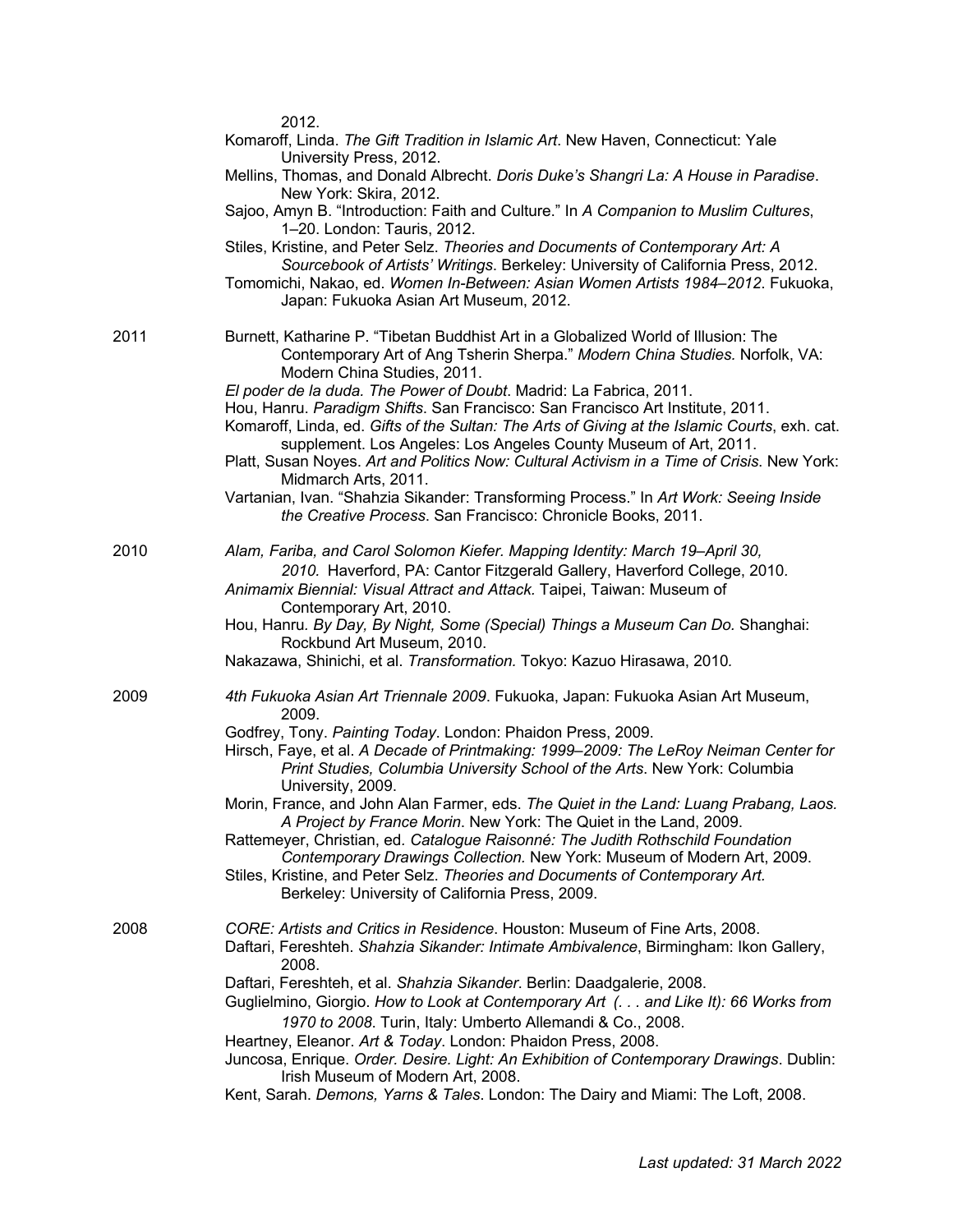|      | Mercurio, Gianni. The Big Bang. Rome: Museo Carlo Bilotti, 2008.<br>Too Early for Vacation. Limerick, Ireland: EV+A, 2008.<br>Weinberg, Adam, and Shamim M. Momin. Whitney Museum of American Art at Altria: 25<br>Years. New York: Whitney Museum of American Art, 2008. |
|------|---------------------------------------------------------------------------------------------------------------------------------------------------------------------------------------------------------------------------------------------------------------------------|
| 2007 | Alvarez Reyes, Juan Antonio. Fantasmagoría: Dibujo en Movimiento. Madrid: Fundación<br>ICO, 2007.                                                                                                                                                                         |
|      | Andersen, Kurt, Shahzia Sikander, and Robert Storr. Cultural and Creative Migrations.<br>Cleveland, OH: Cleveland Public Library, 2007.                                                                                                                                   |
|      | Badia, Montse, et al. Fantasmagoria. Madrid: Fundación ICO, 2007.<br>Bhabha, Homi K., et al. Shahzia Sikander: Irish Museum of Modern Art. New York:<br>Charta, 2007.                                                                                                     |
|      | Bishop, Janet. Take 2: Women Revisiting Art History. Oakland, California: Mills College<br>Art Museum, 2007.                                                                                                                                                              |
|      | Dalmia, Yashodhara, and Salima Hashmi. Memory, Metaphor, Mutations: Contemporary<br>Art of India and Pakistan. New Delhi: Oxford University Press, 2007.                                                                                                                  |
|      | Don't Look: Contemporary Drawings from an Alumna's Collection (Martina Yamin, Class<br>of 1958). Wellesley, MA: Davis Museum and Cultural Center, 2007.                                                                                                                   |
|      | Kent, Rachel. Shahzia Sikander, exh. cat. Sydney: Museum of Contemporary Art, 2007.<br>Krug, Margaret. An Artist's Handbook: Materials and Techniques. London: Laurence King<br>Publishing, 2007.                                                                         |
|      | MoMA Highlights Since 1980: 250 Works from the Museum of Modern Art, New York.<br>New York: Museum of Modern Art, 2007.                                                                                                                                                   |
|      | Nochlin, Linda, and Maura Reilly. Global Feminisms. New York: Merrell Publishers Ltd.,<br>2007.                                                                                                                                                                           |
|      | Paparoni, Demetrio, and Gianni Mercurio. Timer 01/Intimacy Triennale Bosvisa, Milan,<br>Italy. Milan: Fondazione La Triennale di Milano, 2007.                                                                                                                            |
|      | Ravenal, John B., Deirdra H. McAfee, and Lucy Keshishian Grey. Modern and<br>Contemporary Art at the Virginia Museum of Fine Arts. Richmond: Virginia<br>Museum of Fine Arts, 2007.                                                                                       |
|      | Sarkar Ellias, Bina, ed. "Shahzia Sikander: Charting a New Discourse, a Complexity of<br>Cultural Fusion." In Best of Gallerie: 1997-2007. Mumbai: Gallerie, 2007.                                                                                                        |
|      | Shpungin, Diana. Delicatessen. Boca Raton: University Galleries, Florida Atlantic<br>University, 2007.                                                                                                                                                                    |
|      | Spectrum: The Lockwood Thompson Dialogues at the Cleveland Public<br>Library. Cleveland, OH: Cleveland Public Library, 2007.                                                                                                                                              |
| 2006 | Blum, Kelly, and Annette DiMeo Carlozzi. Blanton Museum of Art: American Art Since<br>1900. Austin: University of Texas at Austin, 2006.                                                                                                                                  |
|      | Daftari, Fereshteh, Homi K. Bhabha, and Orhan Pamuk. Without Boundary: Seventeen<br>Ways of Looking. New York: Museum of Modern Art, 2006.                                                                                                                                |
|      | Fominaya, Alvaro R., Mark Gisbourne, and Menchu Gutierrez. New Mystics. San<br>Cristóbal de la Laguna, Spain: Instituto Cabrera Pinto, 2006.                                                                                                                              |
|      | Wille, Simon. Zeitsprünge Raumfolgen. Berlin: Institut für Auslandsbeziehungen, 2006.                                                                                                                                                                                     |
| 2005 | Corral, María de, and Rosa Martínez. La Biennale Di Venezia: 51st International Art Exhibition.<br>Milan: Marsilio, 2005.                                                                                                                                                 |
|      | Dexter, Emma. Vitamin D: New Perspectives in Drawing. London: Phaidon Press, 2005.<br>Hamid, Mohsin, et al. Shahzia Sikander: 51 Ways of Looking. New York: Sikkema Jenkins<br>& Co., 2005.                                                                               |
|      | Linton, Meg. Dissonance to Detour. Los Angeles: Ben Maltz Gallery at Otis College of Art<br>and Design, 2005.                                                                                                                                                             |
|      | Marquardt, Janet, and Stephen Eskilson. Frames of Reference: Art History and the World.<br>New York: McGraw-Hill, 2005.                                                                                                                                                   |
| 2004 | Arnason, H. H. History of Modern Art, 5th Edition. Upper Saddle River, NJ: Prentice Hall,                                                                                                                                                                                 |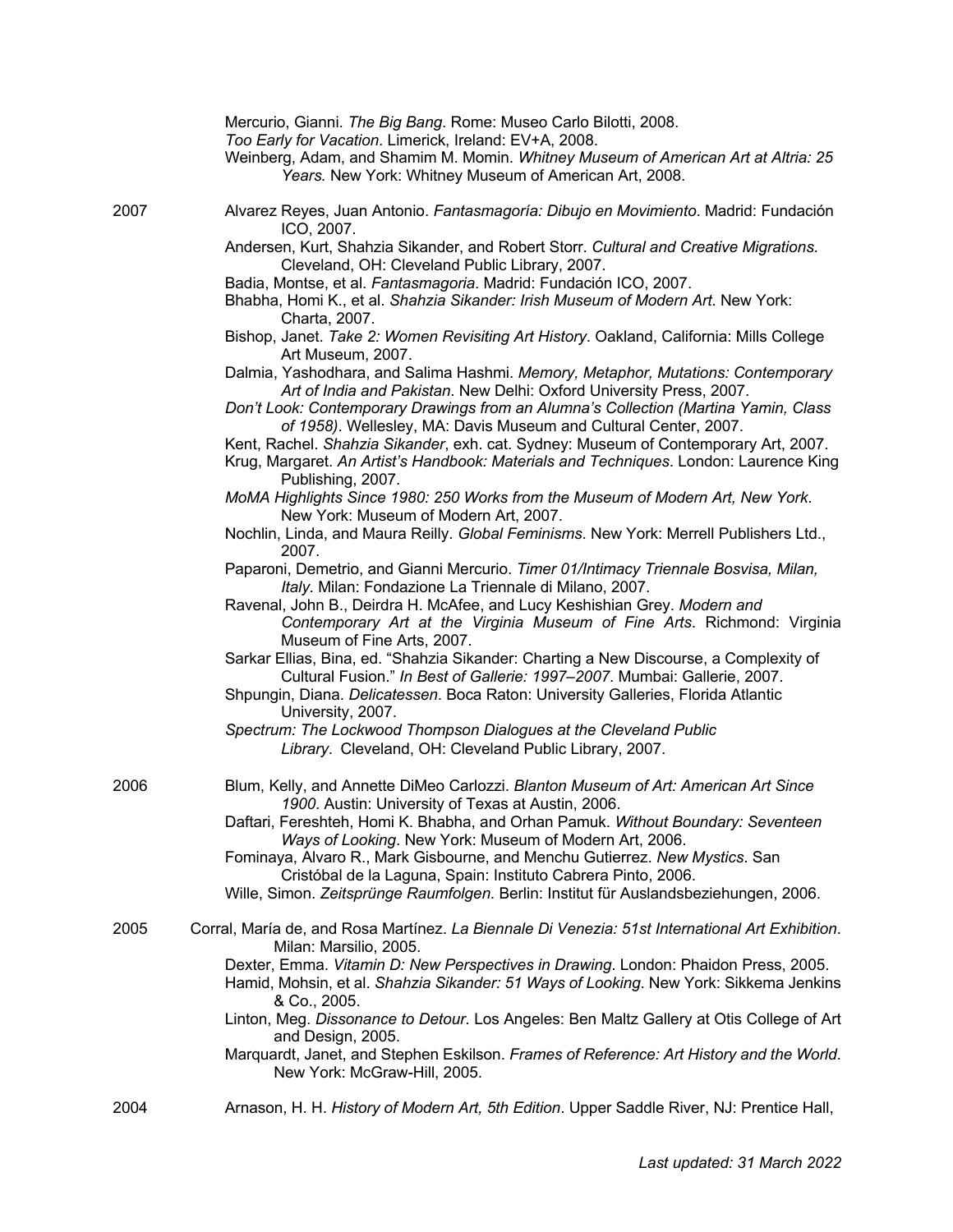2004.

| Berry, Ian, and Jessica Hough. Nemesis. Saratoga Springs, NY: Tang Museum,            |
|---------------------------------------------------------------------------------------|
| Skidmore College, 2004.                                                               |
| Hecker, Judith, and Shahzia Sikander. Artists and Prints: Masterworks from the Museum |

*of Modern Art*. New York: Museum of Modern Art, 2004. Hertz, Betti-Sue. *Shahzia Sikander: Flip Flop*. San Diego: San Diego Museum of Art, 2004. Naef, Silvia. *L'Islam en Debats*. aris Teraedre, 2004.

- O'Brian, David, and David Prochaska. *Beyond East and West: Seven Transnational Artists*. Champaign, IL: Krannert Museum of Art, 2004.
- Szeemann, Harald, and Hans-Joachim Müller. *La Alegría De Mis Sueños = the Joy of My Dreams: I. Bienal Internacional De Arte Contemporáneo De Sevilla*. Seville, Spain: Fundación BIACS, 2004.
- Weiss, Rachel. "From Place to Place." In *As Long As It Lasts*. Chicago: Renaissance Society, 2004.
- Wye, Deborah. *Artists and Prints: Masterworks from the Museum of Modern Art*. New York: Museum of Modern Art, 2004.

2003 Augaitis, Daina. *For the Record: Drawing Contemporary Life*. Vancouver: Vancouver Art Gallery, 2003.

> Cameron, Dan. *Poetic Justice*. Istanbul: Istanbul Foundation for Culture and Arts, 2003. Heller, Nancy G. *Women Artists*. New York: Abbeville Press, 2003.

- Kim, Elaine H., Margo Machida, and Sharon Mizoto. *Fresh Talk / Daring Gazes*. Berkeley: University of California Press, 2003.
- "Packaged Paradise Shahzia Sikander." In *Platform Year Report*. Istanbul: Biennial Exhibition, Platform Garanti Contemporary Art Center, 2003.
- *"Poetic Justice": Istanbul Biennial.* Istanbul: Istanbul Foundation for Culture and Arts, 2003.
- 2002 Antelo-Suarez, Sandra, et al. *Urgent Painting*. Paris: ARC, Musée d'Art moderne de la Ville de Paris, 2002.
	- Brown, Kathan. "Shahzia Sikander: No Parking Anytime." San Francisco: Crown Point Press, 2002.
	- Desai, Vishaka. *Contemporary Art Commissions at the Asia Society and Museum*. New York: Asia Society, 2002.
	- Falguieres, Patricia. *134 Views of the World: Urgent Painting*. Paris: ARC, Musée d'art moderne de la Ville de Paris, 2002.
	- Hashmi, Salima, *Unveiling the Visible: Lives and Works of Women Artists of Pakistan*. Pakistan: Actionaid, 2002.
	- Hoptman, Laura. *Drawing Now: Eight Propositions*. New York: Museum of Modern Art, 2002.
	- Kertess, Klaus. *Photography Transformed: The Metropolitan Bank and Trust Collection*. New York: Abrams, 2002.
- 2001 Anderson, Maxwell L. *American Visionaries: Selections from the Whitney Museum of American Art*. New York: Whitney Museum of American Art, 2001.
	- Chambers, Kristin. "Loose Threads." In *Threads of Vision: Toward a New Feminine Poetics*. Cleveland, OH: Cleve- land Center for Contemporary Art, 2001.
	- Daftari, Fereshteh, *ARS 01*. Helsinki, Finland: Kiasma Museum of Contemporary Art, 2001.
	- Desai, Vishakha N. *Conversations with Traditions: Nilima Sheikh and Shahzia Sikander*. New York: Asia Society, 2001.
	- Goankar, Dilip Parameshwar, ed. *Alternative Modernities*. Durham, NC: Duke University Press, 2001.
	- Herbert, Lynn. *Art in the 21st Century*. New York: Harry N. Abrams, 2001.
	- Jaukkuri, Maaretta, Irit Rogoff, and Nikos Papastergiadis. *Unfolding Perspectives*. Helsinki, Finland: Kiasma Museum of Contemporary Art, 2001.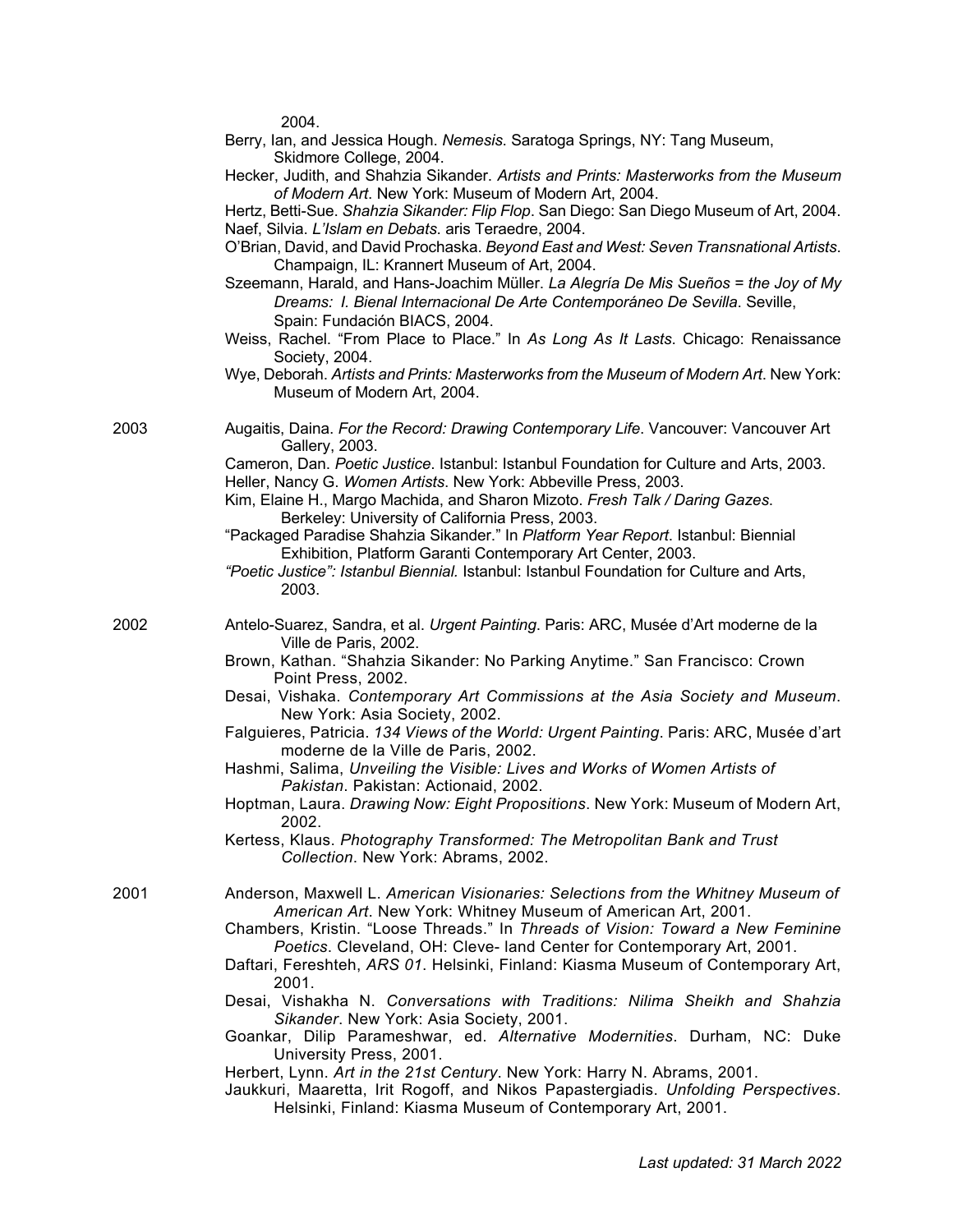|      | Marcoci, Roxana. Threads of Vision: Toward a New Feminine Poetics. Cleveland, OH:<br>Cleveland Center for Contemporary Art, 2001.                                                                                                                                                    |
|------|--------------------------------------------------------------------------------------------------------------------------------------------------------------------------------------------------------------------------------------------------------------------------------------|
|      | Marino, Melanie. "Shahzia Sikander 01.1." San Antonio, TX: Artpace, 2001.<br>Nemiroff, Diana. Elusive Paradise: The Millennium Prize. Ottawa: National Gallery of<br>Canada, 2001.                                                                                                   |
|      | "Projects 70." New York: Museum of Modern Art, 2001.<br>Reckit, Helena, and Peggy Phelan. Art and Feminism. London: Phaidon Press, 2001.<br>"Sikander, Turrell, Hamilton, Feodorov." In Art: 21, Art in the 21st Century. New York:<br>Harry N. Abrams, 2001.                        |
| 2000 | Boris, Staci. Drawing on the Figure: Works on Paper of the 1990s from the Manilow<br>Collection. Chicago: Museum of Contemporary Art, 2000.<br>Fletcher, Valerie. Art Worlds in Dialogue, Museum Ludwig, Koln. Cologne: Dumont                                                       |
|      | Publishers, 2000.<br>Kortun, Vasif. Fresh Cream: Contemporary Art in Culture: 10 Curators, 10 Writers,<br>100 Artists. London: Phaidon, 2000.<br>Singer, Debra. Shahzia Sikander: Acts of Balance. New York: Whitney Museum of                                                       |
|      | American Art at Philip Morris, 2000.                                                                                                                                                                                                                                                 |
| 1999 | Bhabha, Homi, Faisal Devji, et al. Chillava Klatch: Shahzia Sikander. Chicago:<br>Renaissance Society at the University of Chicago, 1999.<br>Carlozzi, Annette DiMeo. Negotiating Small Truths. Austin: Jack S. Blanton Museum<br>of Art at the University of Texas at Austin, 1999. |
|      | Farris, Phoebe. Women Artists of Color: A Bio-Critical Sourcebook to 20th Century<br>Artists in the Americas. Westport, CT: Greenwood Press, 1999.<br>Fletcher, Valerie. Shahzia Sikander. Washington, DC: Hirshhorn Museum and                                                      |
|      | Sculpture Garden, Smithsonian Institution, 1999.<br>Friis-Hansen, Dana. Beyond the Future: The Third Asia- Pacific Triennial of<br>Contemporary Art. Brisbane: Queensland Art Gallery, 1999.<br>Gregos, Katerina. Global Vision: New Art from the '90s, Part II. Athens: Deste       |
|      | Foundation, Center for Contemporary Art, 1999.<br>Kim, Yu Yeon. Five Continents and One City: International Salon of Painting. Mexico<br>City: Museum of Mexico City, 1999.                                                                                                          |
|      | Phillips, Lisa. The American Century: Art and Culture, 1950-2000. New York: Whitney<br>Museum of American Art, 1999.                                                                                                                                                                 |
| 1998 | Self, Dana. Shahzia Sikander: Drawings and Miniatures. Kansas City, MO: Kemper<br>Museum of Contemporary Art, 1998.                                                                                                                                                                  |
|      | Watkin, Mel. On the Wall: Selections from the Drawing Center. St. Louis, MO: Forum<br>for Contemporary Art, 1998.                                                                                                                                                                    |
| 1997 | Colpit, Frances. Core Fellows Exhibition 1997. Houston: Glassell School of Art,<br>Museum of Fine Arts, 1997.                                                                                                                                                                        |
|      | Farver, Jane. Out of India: Contemporary Art of the South Asian Diaspora. Queens,<br>NY: Queens Museum of Art, 1997.                                                                                                                                                                 |
|      | Phillips, Lisa, and Louise Neri. 1997 Biennial. New York: Whitney Museum of<br>American Art, 1997.                                                                                                                                                                                   |
|      | Schaffner, Ingrid. Project Painting. New York: Lehman Maupin Gallery, 1997.                                                                                                                                                                                                          |
| 1996 | Pagel, David. Core Fellows Exhibition 1996. Houston: Glassell School of Art,<br>Museum of Fine Arts, 1996.                                                                                                                                                                           |
| 1995 | Miniature Paintings from Pakistan. Washington, D.C.: Pakistan National Council of<br>the Arts Ministry of Culture and Sports, 1995.                                                                                                                                                  |
| 1994 | Hashmi, Salima, and Niva Poovaya-Smith. An Intelligent Rebellion: Women Artists                                                                                                                                                                                                      |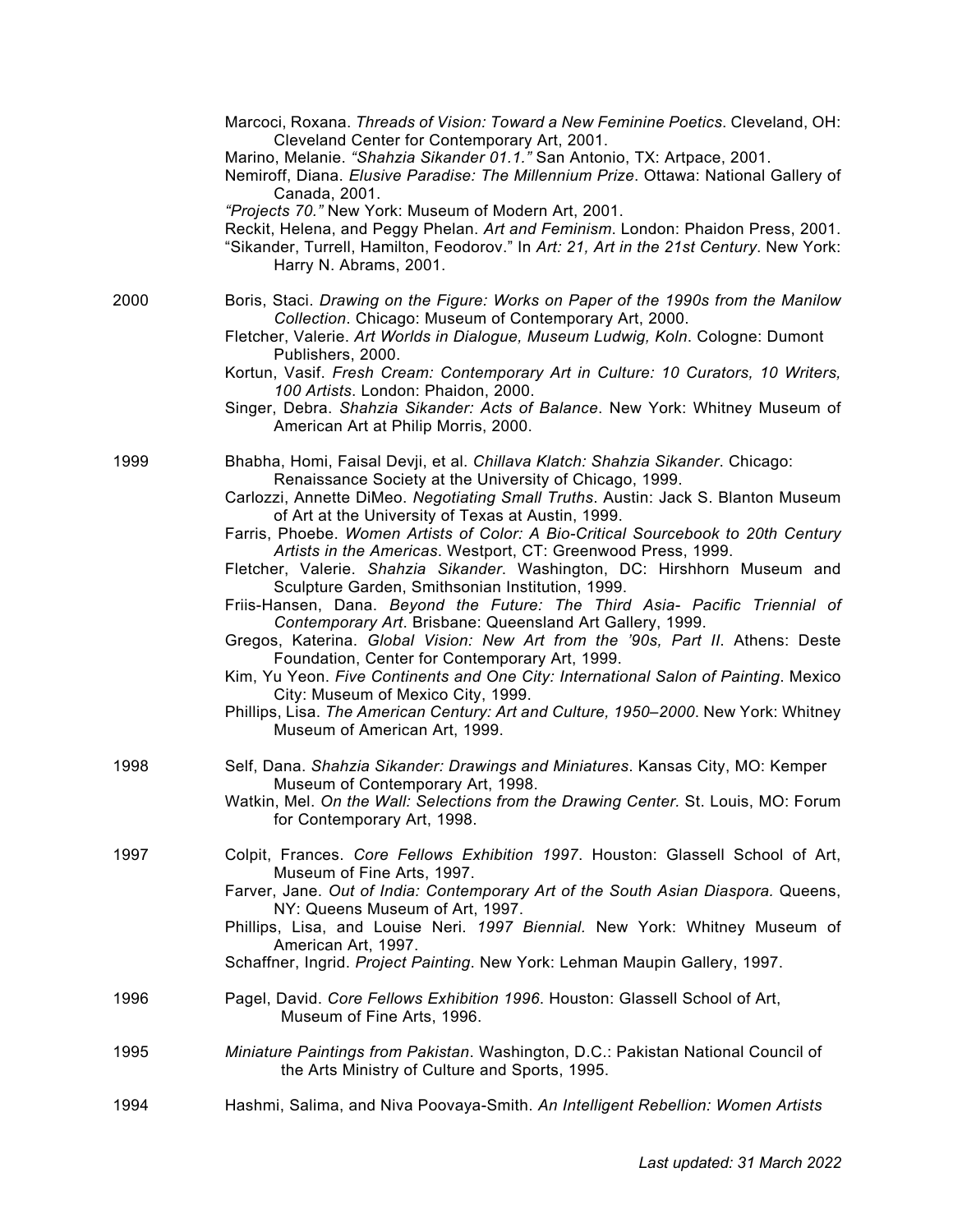*of Pakistan*. Bradford, England: City of Bradford Metropolitan Council, 1994. Sirhandi, Marcella. *A Selection of Contemporary Paintings from Pakistan.* Pasadena, CA: Pacific Asia Museum, 1994.

## **Selected Articles and Reviews**

| 2022 | Adnan, M.Z. "Artist, Feminist, Detective: How Shahzia Sikander Disrupts Art History." The<br>Juggernaut, January 5, 2022.                                                                                                                             |
|------|-------------------------------------------------------------------------------------------------------------------------------------------------------------------------------------------------------------------------------------------------------|
|      | Gallant, Leah. "10 Artists with Must-See Museum Shows in 2022." Artsy, January<br>11,2022.                                                                                                                                                            |
|      | Green, Tyler. "No. 541: Shahzia Sikander." The Modern Art Notes Podcast,<br>Podcast audio, March 18, 2022.                                                                                                                                            |
|      | McNay, Anna. "Shahzia Sikander - interview: 'I usually create a painting as a                                                                                                                                                                         |
|      | poem'." Studio International, January 10, 2022.<br>Mobilio, Albert. "SHAHZIA SIKANDER: EXTRAORDINARY REALITIES."<br>Bookforum, DEC/JAN/FEB, 2022.                                                                                                     |
|      | Romack, Coco. "Deconstructing tradition: the radical feminism of Shahzia<br>Sikander." Art Basel Stories, March 31, 2022.                                                                                                                             |
|      | Walton, Millie. "The Politics of Genre: Shahzia Sikander." Trebuchet Magazine,<br>January 25, 2022.                                                                                                                                                   |
| 2021 | Aijazuddin, Momina. "Extraordinary Realities: Journey between the Virtual and Real." The<br>Friday Times, July 16, 2021.                                                                                                                              |
|      | Alam, Rumaan. "Painting in the Shadow of Colonialism." Working, Slate. Podcast audio,<br>August 8, 2021. https://slate.com/podcasts/working/2021/08/artist-shahzia-<br>sikander.                                                                      |
|      | Allen, Dan. "LGBTQ art shows are lighting up museums from Boston to Berlin." NBC<br>News, July 10, 2021.                                                                                                                                              |
|      | Als, Hilton. "Shahzia Sikander: Extraordinary Realities'." The New Yorker. August 20,<br>2021.                                                                                                                                                        |
|      | Angeleti, Gabriella. "Shahzia Sikander, creator of feminist miniatures, will have a major<br>show at The Morgan in New York." The Art Newspaper. March 16, 2021.<br>Angeleti, Gabriella, & Ludel, Wallace. "Three exhibitions to see in New York this |
|      | weekend." The Art Newspaper. June 18, 2021.                                                                                                                                                                                                           |
|      | Barber, Julia. "Shahzia Sikander: Extraordinary Realities at the RISD Museum."<br>Providence Monthly, November 29, 2021.                                                                                                                              |
|      | Barczyk, Hannah, Novesky, Amy, and Sikander, Shahzia. "How a Children's Book<br>about Art Took Flight." MoMA. May 4, 2021.                                                                                                                            |
|      | Bashir, Basharat. "Significance of miniature painting in history and its influence on<br>contemporary art." Kashmir Images, November 13, 2021.                                                                                                        |
|      | Bentzien, Alexandra. "Sikander's 'Extraordinary Realities' explores migration and identity<br>formation." Washington Square News, September 24, 2021.                                                                                                 |
|      | Brown, Jeffrey, and Anne Azzi Davenport. Artist Shahzia Sikander's work explores a<br>plethora of extraordinary realities. CANVAS. PBS NewsHour, September 24,<br>2021.                                                                               |
|      | Budick, Ariella. "Shahzia Sikander at the Morgan - vast worlds in pocket-sized pictures."<br>Financial Times. July 23, 2021.                                                                                                                          |
|      | Cassell, Dessane Lopez & Cassie Packard. "Your Concise New York Art Guide for July<br>2021." Hyperallergic. July 13, 2021.                                                                                                                            |
|      | Crabapple, Molly. "A Miniaturist Goes Large." The New York Review. July 8, 2021.<br>Crawford, Amy. "The Reinvention of the Art of the Miniature." Smithsonian Magazine.<br>June 2021.                                                                 |
|      | D'Souza, Aruna. "Shahzia Sikander's Exquisite, Entangled Worlds." The New York<br>Times, August 19, 2021.                                                                                                                                             |
|      |                                                                                                                                                                                                                                                       |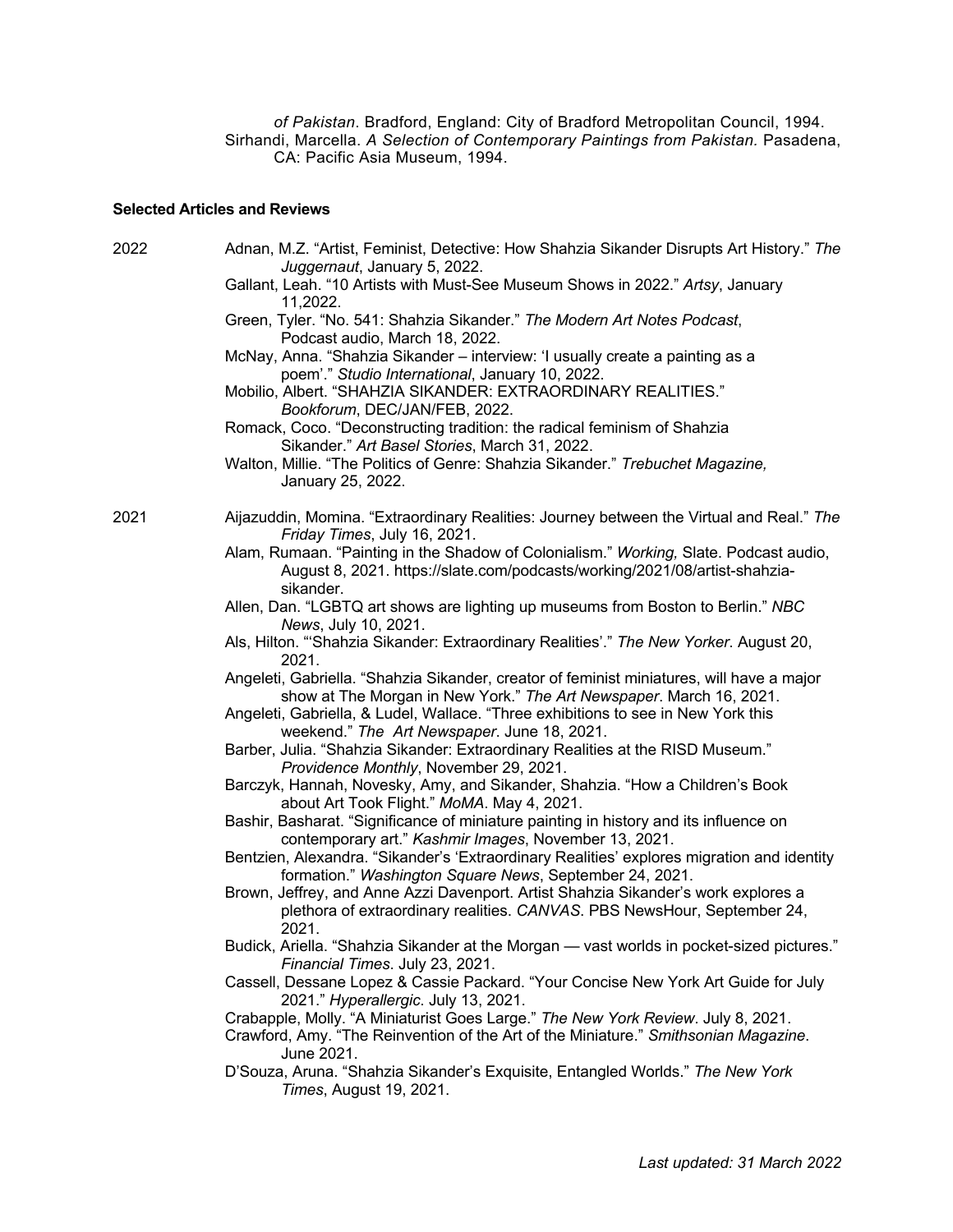- Dobrowolski, Anna*.* "'Seeking Common Cause: The MacArthur Fellows Program at 40." *Chicago Gallery News,* June 4, 2021.
- Goldstein, Caroline. "'My Whole Purpose Was to Break the Tradition': Watch Pakistani Artist Shahzia Sikander Subvert the Ancient Practice of Miniature Painting." *Artsy*, June, 17, 2021.
- Gopinath, Gayatri. "A Refusal to Be Known." *ArtReview Asia*, Summer 2021.
- Delson, Susan. "New Art for a New Year." The Wall Street Journal. January 1, 2021.
- Echakhch, Latifa, Michael Krebber, Xie Nanxing, Tobias Pils, and Shahzia Sikander.
- "Painters On the Books Every Artist Must Read." *Frieze*, September 22, 2021.
- Editors. "In the studio with… Shahzia Sikander." *Apollo Magazine*. July 21, 2021.
- Editors. "Shahzia Sikander: Unbound*." Cambridge Edition*, November 2021.
- Editors. "Best of 2021: Our Top 10 New York City Art Shows." *Hyperallergic*, December 7, 2021.
- Editors. "Shahzia Sikander: Extraordinary Realities." *Airmail*, August 1, 2021.
- Editors. "The Morgan presents the artistic journey of internationally celebrated Shahzia Sikander." *Art Daily*, June 18, 2021.
- Editors. "Shahzia Sikander: Extraordinary Realities at The Morgan Library & Museum, June 18 – September 26, 2021." *Arts Summary*, June 18, 2021.
- Editors. "Much Unseen is Also Here: An-My Lê and Shahzia Sikander." *Time Out Chicago*. May 2021.
- Editors. "Smart Museum's 'Toward Common Cause' exhibition to showcase MacArthur Fellows." *UChicago News*. May 12, 2021.
- Editors. "Painters On the Books Every Artist Must Read". *Frieze.* September 22, 2021.
- Houlihan, Mary. "'Chicago-area museums welcoming back patrons with an array of exhibits." *Artsy*. July 9, 2021.
- Jhala, Kabir. "At a Cambridge University college wrestling with its imperial past, Shahzia Sikander's show offers new ideas on restitution." *The Art Newspaper*, December 9, 2021.
- Karmel, Pepe. "ArtSeen, Shahzia Sikander: Extraordinary Realities." *Brooklyn Rail.*  September 1, 2021.
- Kausar, Heena. "Shahzia Sikander Thinks of Creativity As A Code to Live." *Seema*. March 2021.
- Kehar, Taha. "SHAHZIA SIKANDER: EXTRAORDINARY REALITIES VALUABLE MUSINGS." *South Asia Magazine*. June 2021.
- Lowry, Vicky. "An Uber-Chic Ski Getaway in Utah by Designer Shawn Henderson Features Artwork Just as Astonishing as the Views." *Galerie Magazine*, December 3, 2021.
- Luke, Ben, Buck, Louisa, & Stoilas, Helen. "Should the Science Museum stop taking money from oil companies?." *The Art Newspaper*. June 25, 2021.
- Mitter, Siddhartha, and Editors. "Best Art Books of 2021." *The New York Times*, December 9, 2021.
- Musawwir, Jennifer S. "Shahzia Sikander An Extraordinary Past in Present Time. *Daily Art Magazine* July 21, 2021.
- News Desk. "Pakistani artist Shazia Sikander created a whole new genre in painting." *Global Village Space.* June 18, 2021.

Robinson, Poppy & Mandapati, Vedika. "'Shahzia Sikander: Unbound' : An exhibition that Cambridge should learn from." *The Cambridge Tab*, December 21, 2021.

- Rodney, Seph. "Shahzia Sikander Draws the Immeasurability of Women." *Hyperallergic*. September 14, 2021.
- Ruzzier, Sergio. "Portraits of Three Artists as Young Children." *The New York Times*, November 12, 2021.
- Saccoccia, Susan. "'Shahzia Sikander: Extraordinary Realities' at RISD Museum." *The Bay State Banner*, December 9, 2021.
- Sand, Olivia "Shahzia Sikander". Asian Art Newspaper. Summer 2021.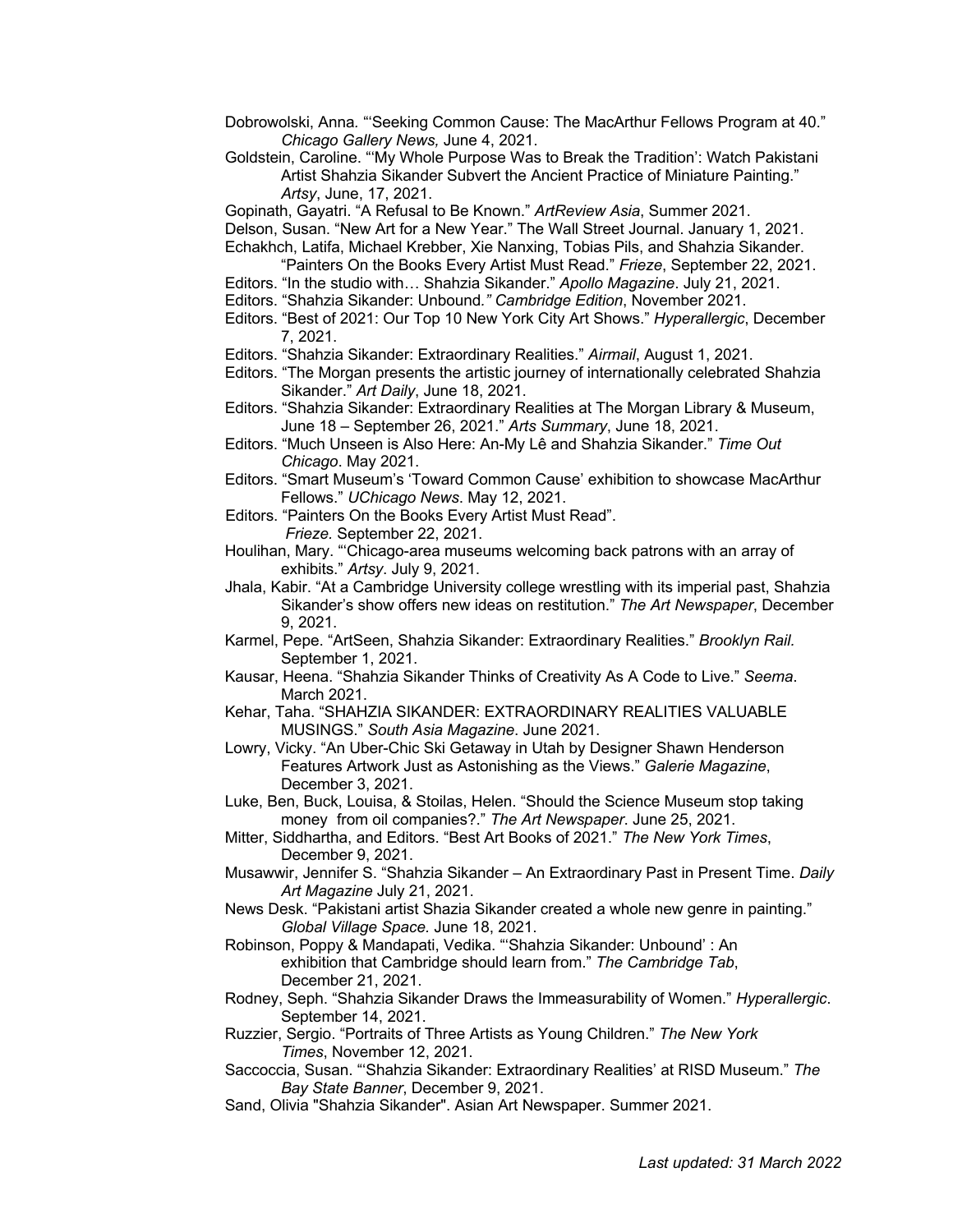- Scott, Chadd. "Celebrate The 4th Of July With An Arts Binge Around New York City." *Forbes*. June 30, 2021.
- Shaikh, Nageen. "Shahzia Sikander: Extraordinary Realities." *The Karachi Collective*. August 20, 2021.
- Shaikh, Nageen. "Icons from Traditional Indian Miniatures in Contemporary Art." *The Karachi Collective*. October 13, 2021.
- Smith, Ryan. "'Shahzia Sikander: Extraordinary Realities' opens at RISD Museum." *The Brown Daily Herald*, November 17, 2021.
- Sikander, Shahzia. "Shahzia Sikander: What We Believe About Culture." *The New York Times*. May 25, 2021.
- Sutton, Benjamin. "Artsy Insider: These Asian American Artists Are Making Market Waves" *Artsy.* May 23, 2021.
- Turoff, Zoe. "Shahzia Sikander: Unbound." *Varsity*. September 17, 2021.
- Wilkin, Karen. "**'**Shahzia Sikander: Extraordinary Realities' Review: Tradition and Revision." *The Wall Street Journal*. July 20, 2021.
- Yerebakan, Osman Can. "Women Artists of the Middle East and South Asia Are Reinventing Miniature Painting." *Artsy*. June 14, 2021.
- Yerebakan, Osman Can. "South Asia's Renaissance of Miniature Painting." *Daily News*, June 16, 2021.
- 2020 Akhatar, Ayad and Shahzia Sikander. "The Incantatory Power of Ayad Akhtar and Shahzia Sikander." *The Nation.* September 15, 2020.
	- Carollo, Elisa. "TEFAF New York: 10 Treasures You Can't Miss this Fall." *Art She Says*. November 3, 2020.
	- Carrier, David. "Where Does a Work of Art Belong?" *Hyperallergic.* September 5, 2020.
	- Cascone, Sarah. "Editors' Picks: 17 Events for Your Art Calendar This Week, From NADA's Now-Online Chicago Fair to a Feminist Art Parade." *Artnet News*. September 28, 2020.
	- Cohn, Alison. "DREAM MAKERS." *Harper's Bazaar*. November 2020.
	- Corwin, William. "Shahzia Sikander: Weeping Willows, Liquid Tongues." The Brooklyn Rail. December 3, 2020.
	- Editor. "Asia Society Triennial Release Artist List for Inaugural Edition." *Artforum*. January 29, 2020.
	- Editor. "Editors' Picks: 17 Events for Your Art Calendar This Week, From NADA's Now-Online Chicago Fair to a Feminist Art Parade." *Artnet news*. September 28, 2020.
	- Editors. "Your Concise New York Art Guide for November 2020." *Hyperallergic*. November 2, 2020.
	- Editors. "Artists Envision a New Kind of Political Poster." *W Magazine*. October 22, 2020.

Felsenthal, Julia. "With Her First New York Solo Show in a Decade, Shahzia Sikander Shows a New Side." *Vogue*. November 7, 2020.

- Fernandez, Jennifer. "An Art-Filled 19<sup>th</sup> Century Home Designed for Modern Life." *Architectural Digest*. January 29, 2020.
- Kinsella, Eileen. "Editors' Picks: 13 Events For Your Art Calendar This Week, From David Zwirner's Massive Donald Judd Show to Thornton Dial at David Lewis." *artnet News*. November 3, 2020
- Kunitz, Daniel. "A Conversations with Shahzia Sikander." *Sculpture Magazine*. November 2020.
- Pettitt, Chelsea. "30 Artists, 30 Years Shahzia Sikander." *Bagri Foundation.*  May 2020.
- Shaikh, Nageen. "Shahzia Sikander Urges a Rethinking of Art History." *Hyperallergic*. November 3, 2020.
- Sheets, Hilarie M. "Inspired by Miniature Paintings, Shahzia Sikander Goes Big." *The New York Times*. October 23, 2020.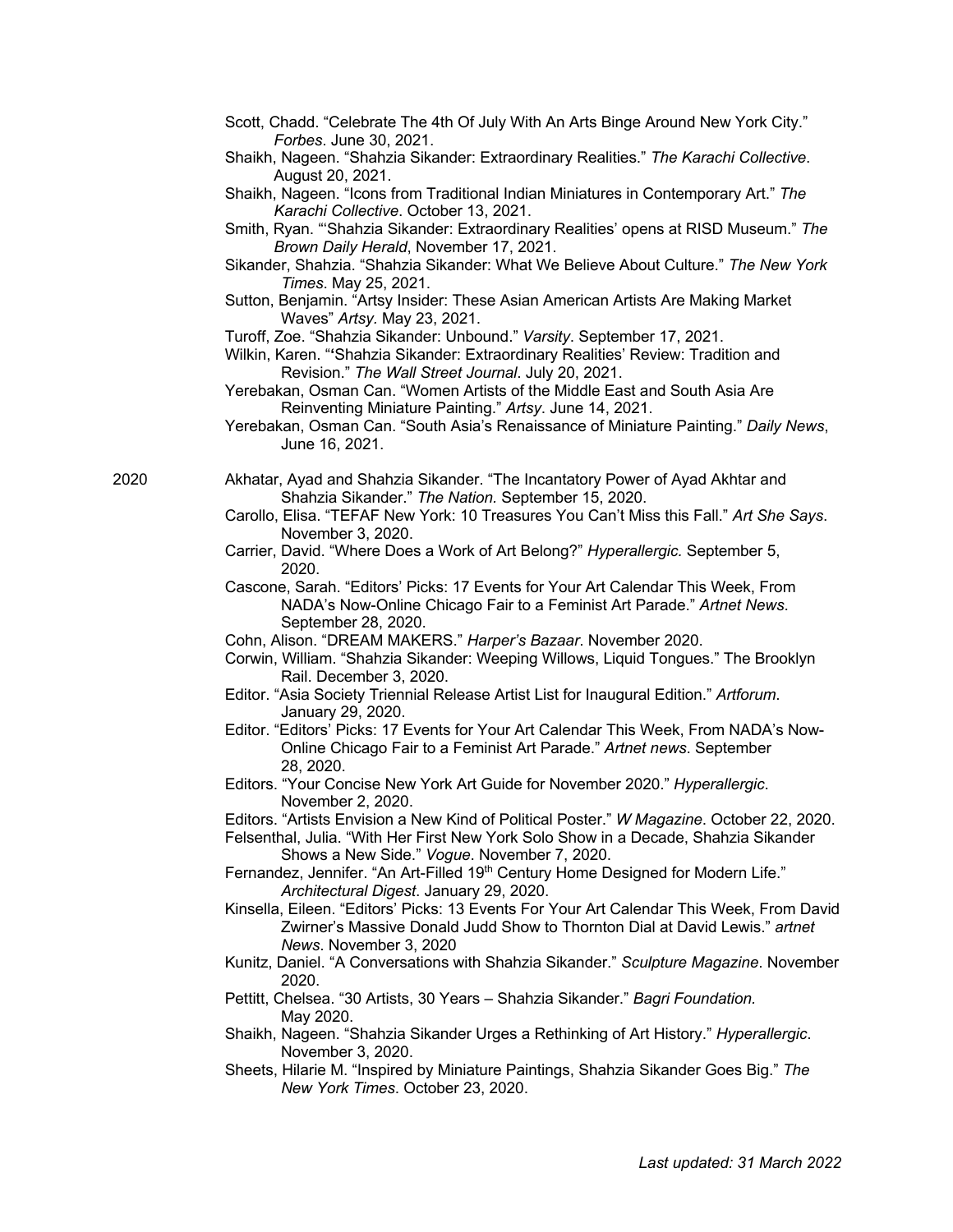|      | Tepper, Allie. "Entwining Histories and Futures: Shahzia Sikander and Du Yun<br>Interviewed by Allie Tepper." BOMB Magazine. December 7, 2020.<br>Queerantine. "How Shahzia Sikander's 'Intimate Ambivalence' Reflects Queer<br>Lived Experience." Medium. April 17, 2020.<br>Vakil, Iman. "Pera Museum Launches Exhibition Dedicated To Middle Eastern<br>Miniaturists." Harper's Bazaar Arabia. October 26, 2020.<br>Vartanian, Hrag. "Artist Shahzia Sikander Is Ready for a New Post-Pandemic Reality."<br>Hyperallergic. December 16, 2020. |
|------|--------------------------------------------------------------------------------------------------------------------------------------------------------------------------------------------------------------------------------------------------------------------------------------------------------------------------------------------------------------------------------------------------------------------------------------------------------------------------------------------------------------------------------------------------|
| 2019 | Kinsella, Eileen. "A Sprawling Show of Art by All-Star MacArthur Fellows, From<br>Njideka<br>Akunyili Crosby to Mark Bradford, Will Take Over Chicago in 2021." Artnet<br>News. July 18, 2019.                                                                                                                                                                                                                                                                                                                                                   |
|      | Larson, Vanessa H. "Two Pakistani American women reinvent traditional art with<br>unconventional subjects." The Washington Post. February 6, 2019.<br>Lowe, Lisa and Kris Manjapra "Comparative Global Humanities After Man:<br>Alternatives to the Coloniality of Knowledge." Sage Pub Journals. July 19, 2019.                                                                                                                                                                                                                                 |
| 2018 | Crimmins, Peter. "Mural by major Pakistani artist installed at Philly community college,"                                                                                                                                                                                                                                                                                                                                                                                                                                                        |
|      | Whyy, October 22, 2018.<br>Editors. "Shahzia Sikander's 'Disruption as Rapture' screens at Lahore Biennale," Dawn                                                                                                                                                                                                                                                                                                                                                                                                                                |
|      | Newspaper, March 24, 2018.<br>Editors. "The Third Annual LLF In NYC Was A Smashing Success," Newsweek Pakistan,<br>May 15, 2018.                                                                                                                                                                                                                                                                                                                                                                                                                 |
|      | Editors. "Women's Day - Malala and artist Shahzia Sikander featured on Netflix," Daily<br>Times, March 8, 2018.                                                                                                                                                                                                                                                                                                                                                                                                                                  |
|      | Gandhi, Lakshmi. "Shahzia Sikander is the First Pakistan-Born Artist to be Displayed at<br>the National Portrait Gallery," The Teal Mango, September 18, 2018.                                                                                                                                                                                                                                                                                                                                                                                   |
|      | Graeber, Laurel, "Kids Don't Just See Art at This Show. They Work With the Artists, Too."<br>The New York Times, June 28, 2018.                                                                                                                                                                                                                                                                                                                                                                                                                  |
|      | Haider, Arsalan. "Shahzia Sikander speaks about art and her work at Artspeak," Daily<br>Times, March 24, 2018.                                                                                                                                                                                                                                                                                                                                                                                                                                   |
|      | Roberts, Cleo. "Everything We Do Is Music," Art Asia Pacific, March 4, 2018.<br>Rumi, Raza Ahmad. "International Women's Day - Malala and artist Shahzia Sikander<br>featured on Netflix," Medium, March 7, 2018.                                                                                                                                                                                                                                                                                                                                |
|      | Sait, Sana Rezwan, "Art Politicas Culture Heritage Diaspora Gender Memory<br>Nostalgia The Future," Elle India, June 2018.                                                                                                                                                                                                                                                                                                                                                                                                                       |
|      | "Shahzia Sikander becomes first Pakistan-born artist to be displayed at National<br>Portrait Gallery," Daily Times, September 24, 2018.                                                                                                                                                                                                                                                                                                                                                                                                          |
|      | Shaikh, Nageen. "Contemporary Visions of Mystical Indo-Persian Miniatures"<br>Hyperallergic. December 21, 2018.                                                                                                                                                                                                                                                                                                                                                                                                                                  |
|      | Siddiqui, Yasmeen and Patel, Alpesh Kantilal. "Imaginary Homelands, Shahzia<br>Sikander in Lahore," Hyperallergic, September 14, 2018.<br>Sikander, Shazia. "What Lies Beneath." Harper's Bazaar India. December 2018.                                                                                                                                                                                                                                                                                                                           |
|      | Wolff, Benjamin. "The Financial Services Business Is Now The Humanities<br>Business," Forbes, May 6, 2018.                                                                                                                                                                                                                                                                                                                                                                                                                                       |
|      | Zakaria, Rania. "More Than Just a Pretty Picture: Shahzia Sikander's 'The<br>Perennial Gaze." 34th Street. October 29, 2018.                                                                                                                                                                                                                                                                                                                                                                                                                     |
|      | Zehra, Ailia. "Creativity has no national, racial, or religious boundaries: Shahzia<br>Sikander," Daily Times, March 25, 2018.                                                                                                                                                                                                                                                                                                                                                                                                                   |
| 2017 | Agha, Saira. "Shahzia Sikander," Daily Times, August 8, 2017.<br>"Art Industry News: Cindy Sherman's Secret Recipe for the Perfect Instagram Post +<br>More Must-Read Stories," artnet News, November 8, 2017.<br>Baer, Josh, "News/People," The Baer Faxt, November 8, 2017.                                                                                                                                                                                                                                                                    |
|      | Bregman, Alexandria. "Shahzia Sikander at Princeton University," Asian Art Newspaper,<br>May 1, 2017.                                                                                                                                                                                                                                                                                                                                                                                                                                            |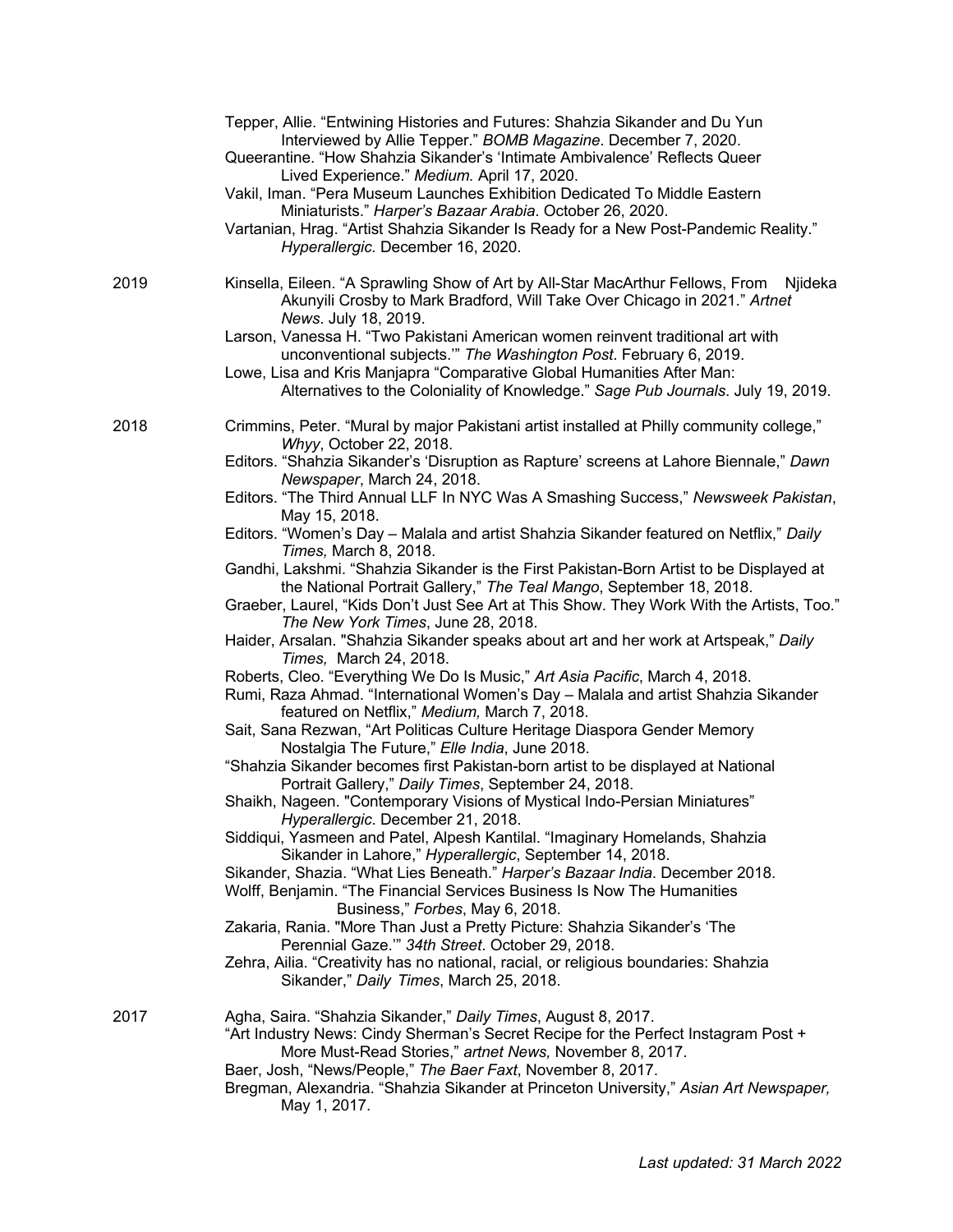|      | Cascone, Sarah. "Marina Abramović and Other Outraged Cultural Icons Demand Trump<br>Spare Arts Funding," Artnet News, March 16, 2017.<br>Douglas, Sarah. "ArtNews Thursday," ArtNews, March 2, 2017.                                                                                     |
|------|------------------------------------------------------------------------------------------------------------------------------------------------------------------------------------------------------------------------------------------------------------------------------------------|
|      | Griffith, Lisa. "Oil and Language: Q+A With Shahzia Sikander on 'Parallax," Honolulu<br>Magazine, June 16, 2017.                                                                                                                                                                         |
|      | "Karachi Biennale 2017 opens to public today," The Daily Times, October 22, 2017.                                                                                                                                                                                                        |
|      | Mustansar Tarar, Suljuk. "At the Armory Art Show," The Friday Times, June 16, 2017.                                                                                                                                                                                                      |
|      | Omer, Eeshah. "Karachi Biennale's popular choice- 'Disruption as Rapture," Daily<br>Times, November 10, 2017.                                                                                                                                                                            |
|      | Sikander, Shahzia. "Shape Shifters," RISD XYZ, 2017.                                                                                                                                                                                                                                     |
|      | Spalding, Jill. "Armory Show 2017," studio international, March 2, 2017.<br>Steinhauer, Jillian. "Artists and Scholars Gather to Take Stock of South Asian American<br>Art," Hyperallergic, June 28, 2017.                                                                               |
|      | Sussman, Anna Louie. "What Sold at the Armory Show," Artsy, March 5, 2017.                                                                                                                                                                                                               |
|      | Vartanian, Hrag. "What Does It Mean to Make Art in the South Asian Diaspora?"<br>Hyperallergic, August 4, 2017.                                                                                                                                                                          |
|      | Zubair, Hamna. "10 provocative exhibits at the Karachi Biennale that you must see right<br>now," IMAGES, November 2, 2017.                                                                                                                                                               |
| 2016 | Burnett, Matia. "A Look at MoMa's Children's List," Publisher's Weekly, October 18, 2016.<br>Christoph, Sara. "Shahzia Sikander with Sara Christoph," Brooklyn Rail, November 1,<br>2016.                                                                                                |
|      | Dawood, Anita. "A Conversation with Shahzia Sikander," Ocula, March 18, 2016.<br>Parekh, Amishi. "Shahzia Sikander on Defying Conventions Through Her Work," Verve,<br>September 8, 2016.                                                                                                |
|      | Rumi, Raza. "Pakistani Artist Animates the Times Square," Huffington Post, October 7,<br>2016.                                                                                                                                                                                           |
|      | Sikander, Shahzia. "We Need Diverse Influences: Artist Shahzia Sikander on Her<br>Multicultural Past and Our Future," Los Angeles Times, March 24, 2016.                                                                                                                                 |
|      | Tsui, Enid. "Hong Kong Retrospective for Shahzia Sikander, Subverter of Art's<br>Conventions," South China Morning Post, March 21, 2016.                                                                                                                                                 |
| 2015 | Brandon, Claire. "Drawing in the Digital Field: Shahzia Sikander's The Last Post (2010),"<br>in Timothy Mitchell and Anupama Rao, eds., Comparative Studies of South Asia,<br>Africa, and the Middle East, December 2015.                                                                |
|      | Primel, Casey. "On Artists and Artisans, The Experimental Worlds of Shahzia Sikander",                                                                                                                                                                                                   |
|      | in Timothy Mitchell and Anupama Rao, eds., Comparative Studies of South Asia,<br>Africa, and the Middle East, December 2015.                                                                                                                                                             |
|      | Qureshi, Bilal. "Breaking the Mold: Artist's Modern Miniatures Remix Islamic Art," NPR,<br>October 2, 2015.                                                                                                                                                                              |
|      | Sheets, Hilarie M. "Shahzia Sikander: Maximalist Miniatures," ARTnews, April 15, 2013.<br>"Sikander Takes Manhattan," Newsweek, October 9, 2015.                                                                                                                                         |
|      | Smee, Sebastian. "Sikander's Animated Art Evokes Worlds of Uncertainty," Boston<br>Globe, October 1, 2015.                                                                                                                                                                               |
| 2014 | Devji, Faisal. "Little Dictators," Newsweek Pakistan, March 1 & 8, 2014<br>Eakin, Hugh. "A Different Pakistan," The New York Review of Books, March 2014.<br>Editor. "Animated Artist," The Express Tribune, February 2014.<br>Editor. "Festival City," The Friday Times, February 2014. |
|      | Editor. "Little Dictators," Newsweek Pakistan, February 2014.<br>Edtior. "Review: Parallax," Modern Painters, 2013.                                                                                                                                                                      |
|      | Godard, Dan. "Shattering the Illusion: Shahzia Sikander's Parallax at Linda Pace<br>Foundation's SPACE," Arts and Culture San Antonio, November 5, 2014.                                                                                                                                 |
|      | Sikander, Shahzia. "The World Is Yours, the World Is Mine." The New York Times.<br>December 4, 2014.                                                                                                                                                                                     |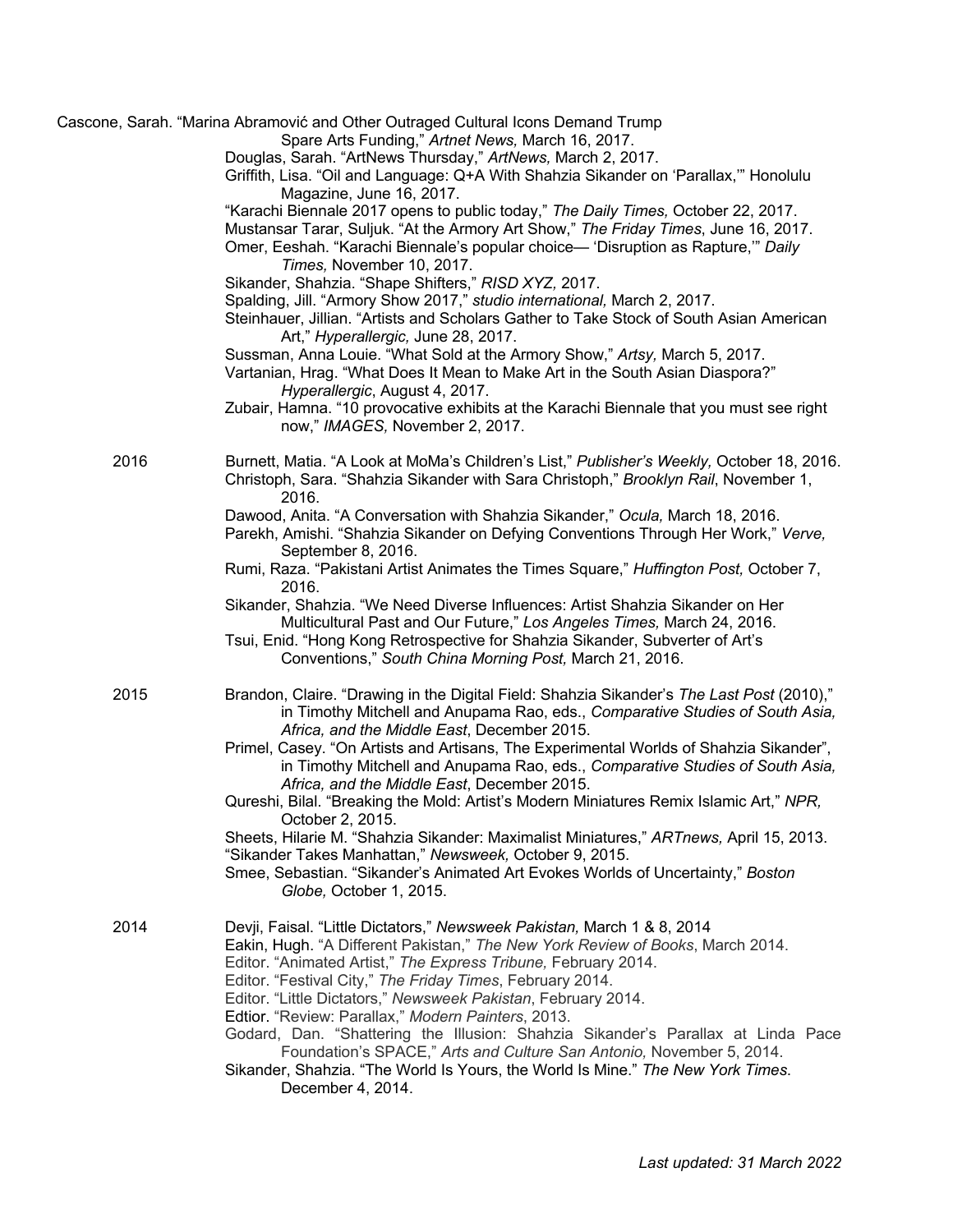| 2013 | Clinton, Hillary. "The Diplomacy of Art," Vanity Fair, February 2013<br>Desai, Vishakha N. "Intertwined Identities: Shahzia Sikander in Conversation With<br>Vishakha N. Desai," Art Asia Pacific, October 2013.<br>Sheets, Hillarie M. "Maximalist Miniatures", ARTnews, April 2013.<br>Tang, Shirley. "Shahzia Sikander," South, 2013.<br>Terracciano, Emilia. "Shahzia Sikander-Pilar Corrias," Modern Painters, June 2013.<br>Toor, Salman. "Art History 101," The Friday Times, September 20-26, 2013.<br>Treon, Annabel. "Interview with Shahzia Sikander," Hello Pakistan, May 2013.<br>Yusuf, Muhammad. "Ode to Sharjah," The Gulf Today, 2013.                                                                                                                                                                                                                                                                                                                                                                                                                                                                                                                                                                                                                                                                      |
|------|------------------------------------------------------------------------------------------------------------------------------------------------------------------------------------------------------------------------------------------------------------------------------------------------------------------------------------------------------------------------------------------------------------------------------------------------------------------------------------------------------------------------------------------------------------------------------------------------------------------------------------------------------------------------------------------------------------------------------------------------------------------------------------------------------------------------------------------------------------------------------------------------------------------------------------------------------------------------------------------------------------------------------------------------------------------------------------------------------------------------------------------------------------------------------------------------------------------------------------------------------------------------------------------------------------------------------|
| 2012 | Brown, Kathan. "Shahzia Sikander: New Etchings," Crown Point Press, 2012.<br>Gupta, Anjali. "Interview with Shahzia Sikander," Linda Pace Foundation, September 2011.                                                                                                                                                                                                                                                                                                                                                                                                                                                                                                                                                                                                                                                                                                                                                                                                                                                                                                                                                                                                                                                                                                                                                        |
| 2011 | McQuaid, Cate. "Art Review: 'Exploding Company Man' gives an ancient art form a<br>modern twist," Boston Globe, October 20, 2011.<br>Pascucci, Marisa J. "Profiles, 24 Artists: Shahzia Sikander," Art Economist, 2011.<br>Stich, Sidra. "Shahzia Sikander @ SFAI," SquareCylinder, June 2011.<br>Zarobell, John. "The Exploding Company Man and Other Abstractions," ArtPractical, June<br>2011.                                                                                                                                                                                                                                                                                                                                                                                                                                                                                                                                                                                                                                                                                                                                                                                                                                                                                                                            |
| 2010 | Abbas, Nadim. "To the Clamor of a Marching Brass Band," Art Asia Pacific, July-August,<br>2010.<br>Morgan, Jessica. "Shahzia Sikander," The Rockefeller Foundation: Bellagio Center<br>Creative Arts Fellowship, 2010.<br>Robecchi, Michele. "Shahzia Sikander," Artpulse, Summer 2010.                                                                                                                                                                                                                                                                                                                                                                                                                                                                                                                                                                                                                                                                                                                                                                                                                                                                                                                                                                                                                                      |
| 2009 | Emerling, Susan. "The Hammer Museum Gets Together with Artists, Outside the Box," Los<br>Angeles Times, April 19, 2009.<br>Goodman, Jonathan. "Jonathan Goodman on Shahzia Sikander at Sikkema Jenkins,"<br>ArtCritical, April 18, 2009.<br>Rosenberg, Karen. "Art Review-Cooper Hewitt, National Design Museum-When the<br>Curator Becomes the Attraction," New York Times, March 27, 2009.<br>Sikander, Shahzia. "Provenance: The Invisible Hand," Shahzia Sikander Selects:<br>Works from the Permanent Collection, Cooper-Hewitt National Design Museum,<br>2009 (exhibition brochure).<br>Sood, Aditya Dev. "The End of Something," 3quarksdaily.com, April 27, 2009.                                                                                                                                                                                                                                                                                                                                                                                                                                                                                                                                                                                                                                                   |
| 2008 | Burrows, Wayne. "Filled with Hidden Meaning," Metro, July 29, 2008.<br>"Intimate Ambivalence at Ikon Gallery, Birmingham," Metro, August 11, 2008.<br>Cava, Felipe Hernandez. "Shahzia Sikander," Exit Express Magazine, February 2008.<br>Chamberlain, Julie. "Art Review: Shahzia's Cultural Mix is a Thing of Beauty," The<br>Telegraph, September 5, 2008.<br>Clement, Tracey. "Give A Little Bit," Sydney Morning Herald, February 2008.<br>Freyberg, Annabel. "Spinning a Yarn," Telegraph Magazine, November 2008.<br>Grimley, Terry. "Ikon Hosts Solo Debut for International Duo," Birmingham Post, August 5,<br>2008.<br>Hinrichsen, Jens. "Shahzia Sikander Interstitial: 24 Faces and the 25th Frame," Der<br>Tagesspiegel Magazine, November 24, 2008.<br>"Martin Boyce and Shahzia Sikander," The Guardian, July 26, 2008.<br>Masselos, Jim. "Unpicking the Miniature: Shahzia Sikander at the MCA," TASSA Review,<br>March 2008.<br>Munroe, A. "Guggenheim Museum's Asian Art Council Symposium, Part 3," Yishu: Journal<br>of Contemporary Chinese Art 7, no. 4, September 2008.<br>"Shahzia Sikander's Cooper Hewitt Show," Artradar, December 15, 2008.<br>"Shahzia Sikander, First Sight," Elan Magazine, Spring 2008.<br>"Shahzia Sikander in der Daad-galerie," Kunst Magazin Berlin, October 10, 2008. |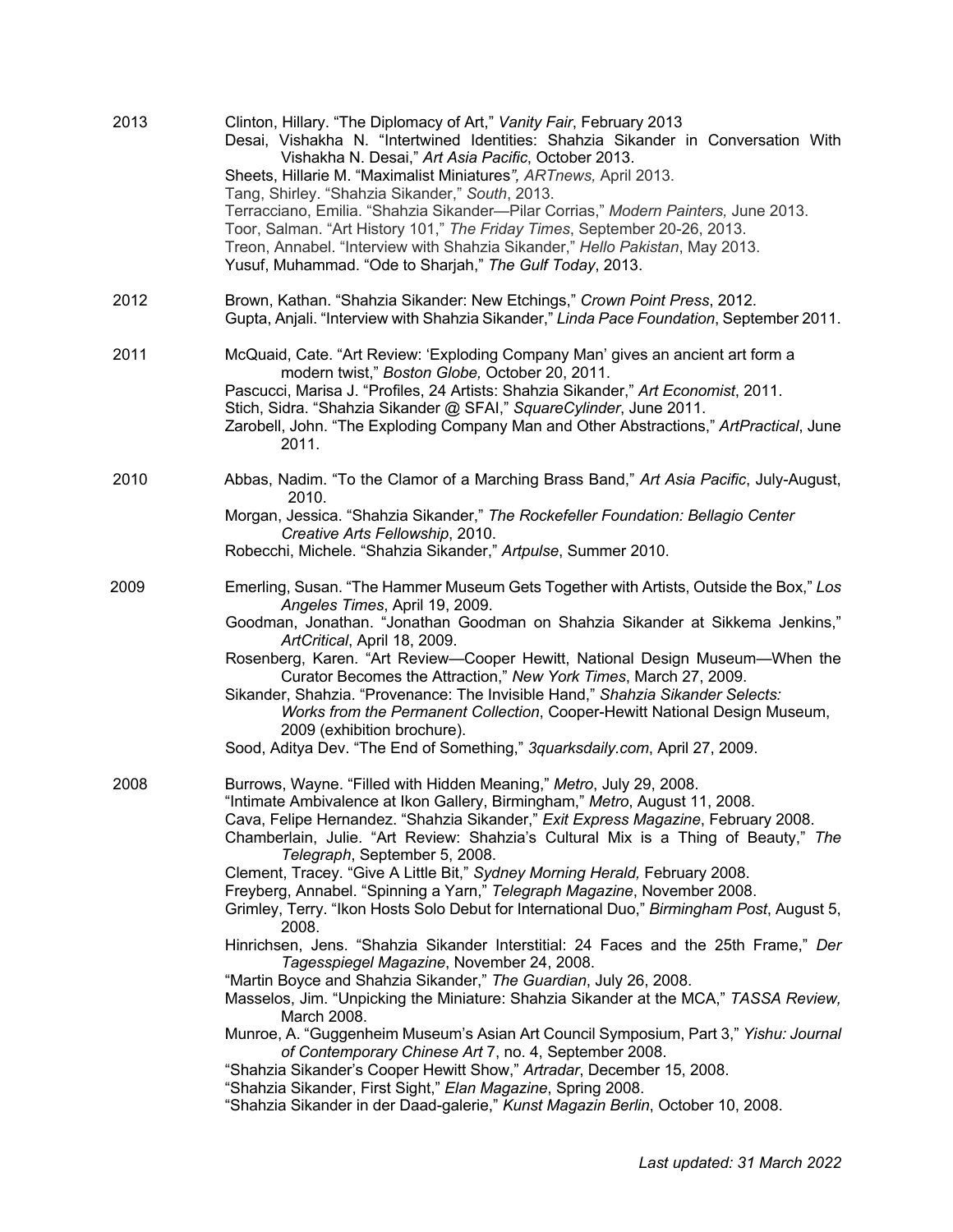"Shahzia Sikander, Intimate Ambivalence," *Sutton Coldfield Observer,* August 8, 2008.

- 2007 Coleman, Kerry, and Elizabeth Elston. "Shahzia Sikander," *Sydney Morning Herald,* December 2007.
	- Fairley, Gina. "Shahzia Sikander at the Museum of Contemporary Art," *Asian Art News,*  December 2007.
	- Heartney, Eleanor. "Worldwide Women," *Art in America*, June-July 2007.
	- Heller, Maxwell. "TRACKS: Sultana's Dream and the SAWCC," *Brooklyn Rail,* September 2007.
	- Hogan, Shanna. "Animation, Fine Art Meet in 'In Wonderland' at SMoCA," *Scottsdale Tribune,* September 2007.
	- Kuther, Aziz. "Class Act," *Newsline Pakistan*, July 2007.

Leach, Cristin. "Review: Shahzia Sikander at IMMA," *The Sunday Times,* April 29, 2007.

MacAdam, Barbara. "Where the Great Women Artists Are Now," *ARTnews*, February 2007. "Many Sides to Artist's Palette," *The Daily Telegraph,* November 27, 2007.

Qusaibaty, Olivia. "Review: Shahzia Sikander," *Art It*, Spring-Summer, 2007.

- Schwartzkoff, Louise. "So Contemporary It's Temporary," *Sydney Morning Herald*, November 26, 2007.
- "Shahzia Sikander at the Irish Museum of Art," *The Guardian*, March 24-30, 2007.

 "Shahzia Sikander at the Irish Museum of Modern Art," *Polski Express*, April 6-20, 2007. "Shahzia Sikander at Sydney Museum," *Huliq*, December 2007.

- "Shahzia Sikander in Conversation with Rachel Kent," *ArtMatters*, Summer 2007-08.
- Shaughnessy, Haydn. "Reality Check for the Art World," *Irish Times,* March 5, 2007.
- Wilson, Lauren. "Drawn by Worlds of Difference," *The Australian*, November 23, 2007.
- Yost, Barbara. "SMoCA Hosts Sophisticated Animation," *Scottsdale Republic*, September 2007.
- Yusuf, Muhammed. "Miniature Genius,*" The Gulf Today,* January 11, 2007.

- 2006 Ali, Saleem H. "View: The Global Artist," *The Daily Times*, November 28, 2006.
	- Anderson, Kurt, ed. "Conversation with Shahzia Sikander," *Cultural and Creative Migrations*, 34-85. Cleveland, OH: Lockwood Thompson Dialogues at the Cleveland Public Library, 2006.
	- Cotter, Holland. "An Appetite for Love and Devotion in Celestial Landscapes," *New York Times,* September 22, 2006.
	- Cotter, Holland. "What Does Islam Look Like?," *New York Times*, February 26, 2006.
	- Lowry, Glenn. "Gained in Translation," *ARTnews*, March, 2006.
	- Nesbett, Peter. "New Prints Review," *Art on Paper,* November-December, 2006.
	- Newhall, Edith. "Works Detailed and Enigmatic," *Philadelphia Inquirer*, May 5, 2006.
	- Ross, Christine. "The Temporalities of Video: Extendedness Revisited," *Art Journal* 65, No. 3, Fall 2006.
	- Shirazi, Reza. "New Now Next at the Blanton Museum," *Voices of Art Magazine* 14, 2006.

2005 Azimi, Negar. "Interview-Shahzia Sikander," *Bidoun* 1, no. 3, Winter 2005.

- Carrier, David. "Shahzia Sikander—Aldrich Contemporary Art Museum," *Artforum*, January 2005.
- Cotter, Holland. "Taking a Magical Flight Through Modern India," *New York Times*, March 4, 2005.
- Donohue, Marlena. *Artscene* 25, no. 2, October 2005.

Kunitz, Daniel. "An Evolving and Appealing Excellence," *New York Sun*, March 31, 2005. Melwani, Lavina. "Meet the New Celebrity: Indian Art," *littleindia*, June 8, 2005.

- Miles, Christopher. "Into a New Dimension / Morphic the Iconic," *Los Angeles Times,* November 3, 2005.
- Poncela, Natalia. "Dibujando la pie con agua," *Art Notes* 1, January-February, 2005.

"Review: Shahzia Sikander, 51 Ways of Looking,*" Time Out New York*, March 2005.

Sand, J. Olivia. *Asian Art Newspaper*, March 2005.

Sood, Piccolo. "Limited to Perception," *Rave\*SQ*, March-April, 2005.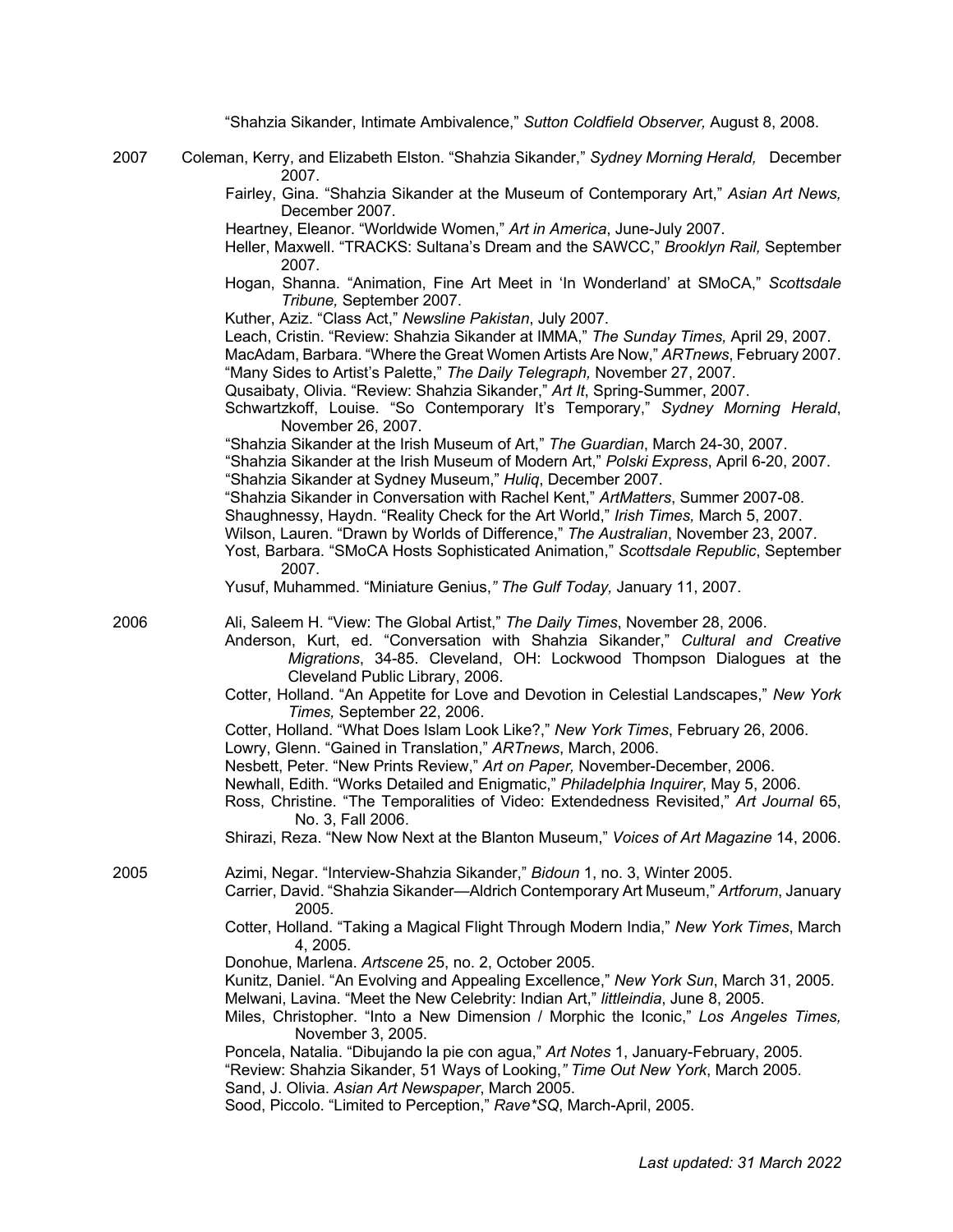| 2004 | Ahmady, Leeza. "Shahzia Sikander-Aldrich Contemporary Art Museum," Flash Art 239, |
|------|-----------------------------------------------------------------------------------|
|      | November-December, 2004.                                                          |

- Baker, Kenneth. "Sikander and O'Reilly Showing at Hosfelt Gallery," *San Francisco Chronicle*, January 10, 2004.
- Corgnati, Martina. "Shahzia Sikander," *Carnet Arte* 5, November-December, 2004.
- Dailey, Meghan. "Preview: Shahzia Sikander at the Alrich," *Artforum International*, September 2004.
- Evans, Barrie. "Millstone to Milestone." *The Architects' Journal*, November 2004.
- Finnerty, Amy. "South Asia as Ethnic Background, Artistic Foreground," *Wall Street Journal*, March 22, 2004.
- Genoccio, Benjamin. "Landscape of Swirls Fuse Past and Present," *New York Times*, October 3, 2004.
- Kantrowitz, Barbara, and Julie Scelfo. "American Masala," *Newsweek*, March 22, 2004. Mirza, Qudus. "Shahzia Sikander," *The News International,* March 2004.
- Mohaiemen, Naeem. "Land-Escapes, Shahzia Sikander," *The Subcontinental* 2, Summer 2004.
- Sawhney, Hirsh. "Small Things Considered," *Time Out New York*, March 25-April 1, 2004.

2003 Auricchio, Laura. "Shahzia Sikander: SpiNN," *Time Out New York*, January 23, 2003. Calikoglu, Levent. "Mikro Alternatif bienal," *Sanat*, Summer 2003.

- Cotter, Holland. "Playing with a Loaded Gun: Contemporary Art in Pakistan," *New York Times,* September 12, 2003.
- Daftari, Fereshteh. "Beyond Islamic Roots: Beyond Modernism," *RES* 43, Spring 2003. Farr, Sheila. "Shades of the Divine*," Seattle Times,* June 12, 2003.
- Gomez, Edward. "Between the Past and Present," *Art on Paper*, September-October 2003.

Hung, Melissa. "The Space Between," *Hyphen Magazine*, Summer 2003.

- Kastner, Jeffrey. "Faith-Based Initiative," *Artforum*, September 2003.
- Kley, Elisabeth. "Shahzia Sikander," *ARTnews*, April 2003.
- Kunitz, Daniel. "Shahzia Sikander: Miniatures," *Paris Review* 195, Spring 2003.
- Ostrander, Tobias. "Layering Histories: The Intricate Paintings of Shahzia Sikander," *WOW*  8, January-February 2003.
- "Pencil Pushers," *Art on Paper* 7, no. 5, March 2003.
- Schjeldahl, Peter. "Goings on About Town: Shahzia Sikander," *New Yorker*, January 27, 2003.
- Yablonsky, Linda. "To Replace Paint and Page, Artists Try to Pixel Power,*" New York Times,* August 17, 2003.
- Young, Lisa Laye. "Shahzia Sikander at Brent Sikkema," *Tema Celeste* 97, May-June 2003.

2002 Akhtar, Aasim. "Acts of Balance," *Libas International*, June 2002.

Brzozowski, Susan. "Interview with Shahzia Sikander," *Formica*, 2002.

Castello, Silvia. "Singolare Femminile," *Elle Magazine Italy*, December 2002.

- Dagan, Philippe. "L'Urgent Painting Avec Precipitation," *Le Monde Paris*, January 25, 2002.
- Ebony, David. "Asia Society Spotlights Contemporary Commissions," *Art in America*, March 2002.
- Guffey, Elizabeth E. "Conversations with Tradition: Milima Sheikh and Shahzia Sikander-The Asia Society, New York," *Art on Paper*, May-June 2002.
- Heartney, Eleanor. "Milima Sheikh and Shahzia Sikander at the Asia Society," *Art in America*, March 2002.
- Jana, Reena. "Beyond the Veil," *Tema Celeste*, 2002.
- Kunitz, Daniel. "The Art of the Familiar': Literalism and Relevance in Contemporary Art," *Harper's*, August 2002.
- Kunitz, Daniel. "Shahzia Sikander: Miniatures," *The Paris Review*, 2002.

"Off the Wall," *Smock* 2, no. 1, Winter 2002.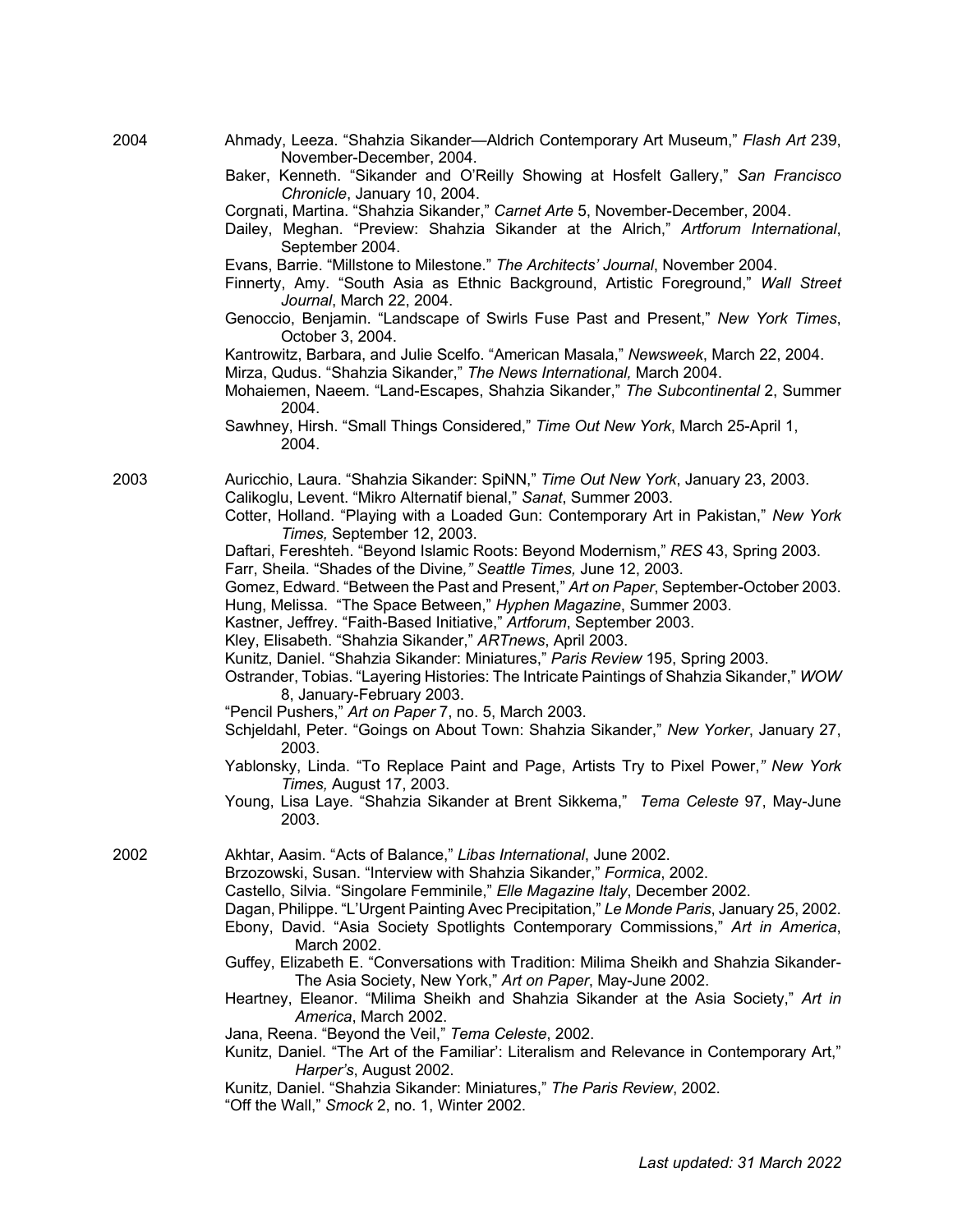|      | Saltz, Jerry. "Good on Paper," Village Voice, October 30, 2002.<br>Sand, J. Olivia. Asian Art Newspaper, January 2002.<br>Smith, Roberta. "Retreat from the Wild Shores of Abstraction," New York Times, October<br>18, 2002.<br>The Stamp Project, Cabinet 8, Fall 2002.<br>Thon, Ute. "In Glanzender Form," Art: Das Kunstmagazin 12, December 2002.<br>Wille, Simone. "Revolutionierte Tradition-ein Blick auf die Kunst in Pakistan," Neue<br>Zürcher Zeitung, April 2, 2002.                                                                                                                                                                                                                                                                                                                                                                                                                                                                                                                                                                                   |
|------|---------------------------------------------------------------------------------------------------------------------------------------------------------------------------------------------------------------------------------------------------------------------------------------------------------------------------------------------------------------------------------------------------------------------------------------------------------------------------------------------------------------------------------------------------------------------------------------------------------------------------------------------------------------------------------------------------------------------------------------------------------------------------------------------------------------------------------------------------------------------------------------------------------------------------------------------------------------------------------------------------------------------------------------------------------------------|
| 2001 | Arditi, Fiamma. "La Rinascita de New York, vista dalle gallerie," Panorama, October 11,<br>2001.<br>Cotter, Holland. "Cosmopolitan Trove, on the Road to China," New York Times, November 16,                                                                                                                                                                                                                                                                                                                                                                                                                                                                                                                                                                                                                                                                                                                                                                                                                                                                       |
|      | 2001.<br>Esterow, Milton. "200 Top Collectors," ARTnews, Summer 2001.<br>Goodman, Jonathan. "Shahzia Sikander," Art Asia Pacific, 2001.<br>Gupta, Somini. "Joining Hindu and Muslim Icons in Art," New York Times, December 26, 2001.<br>Hunt, David. "Shahzia Sikander," BOMB Magazine, Summer 2001.<br>Pollack, Barbara. "The New Look of Feminism, " ARTNews, September 2001.<br>"Portrait of the Artist as a Young Woman," Oprah Magazine, July 2001.<br>Raffel, Dawn. "Paint Her Way out of Traditional Thinking. Dawn Rafael Questions a Rising<br>Star Who Questions Everything," Oprah Magazine, July, 2001.<br>Scherr, Apollinaire. "Small Wonders: Miniature Paintings with Big Ideas About Gender and<br>Tradition," Elle, October 2001.<br>Vogel, Carol. "Inside Art," New York Times, January 12, 2001.<br>Wehr, Anne. "Art, Asia Society Returns Home with Nilima Sheikh and Shahzia Sikander's<br>Miniature Paintings," Time Out, December 2001.                                                                                                     |
| 2000 | Bush, Julie. "Directions: Shahzia Sikander. Hirshhorn Museum and Sculpture Garden," Art<br>on Paper, May-June, 2000.<br>Colman, David. "The Wonderful Wizard of Art," Harper's Bazaar, September 2000.<br>Cotter, Holland. "Shahzia Sikander: Acts of Balance," New York Times, June 9, 2000.<br>Henry, Max. "Shahzia Sikander," Art Newspaper, July-August 2000.<br>"Master Class," Harper's Bazaar, December 2000.<br>Newhall, Edith. "Installation," New York Magazine, April 2000.<br>Pedersen, Victoria. "Echoes from the Orient," Paper, May 2000.<br>Savul, Rehana. "Re-inventing Miniature," Libas International 13, 2000.<br>Schwabsky, Barry. "A Painter of Miniatures on a Maximum Scale," New York Times, May 14,<br>2000.<br>"Shahzia Sikander, Acts of Balance," Time Out New York, June 15, 2000.<br>Vincent, Steve. "Let's Party Like It's 1989," Art and Auction, October 2000.<br>Ward, Melanie. "Master Class," Harper's Bazaar, December 2000.<br>Zinnes, Harriet. NY Arts, May 2000.<br>Zinnes, Harriet. "Projects 70," NY Arts, January 2000. |
| 1999 | Bhabha, Homi. "Miniaturizing Modernity," Public Culture, Winter 1999.<br>Gomez-Haro, Germaine. "Five Continents and a City—Museo de la Ciudad de México," Art<br>Nexus, August-October 1999.<br>Hoban, Phoebe. "The Mod Squad," New York Magazine, January 11, 1999.<br>O'Sullivan, Michael. "On Exhibit Museums," Washington Post Weekend, November 26,<br>1999.<br>Prose, Francine. "The Gallery: The Artist as Curator," Wall Street Journal, May 20, 1999.<br>Richard, Paul. "Lifting the Veils of Mystery," Washington Post, November 21, 1999.                                                                                                                                                                                                                                                                                                                                                                                                                                                                                                                |
| 1998 | Bell, Clare. "Shahzia Sikander: Murals and Miniatures," On Paper, March-April 1998.<br>Covo Johnson, Patricia. "Studio," ARTnews, February 1998.<br>Dadi, Iftikhar. "Addressing Contemporary Concerns," Art News Magazine of India, 1998.                                                                                                                                                                                                                                                                                                                                                                                                                                                                                                                                                                                                                                                                                                                                                                                                                           |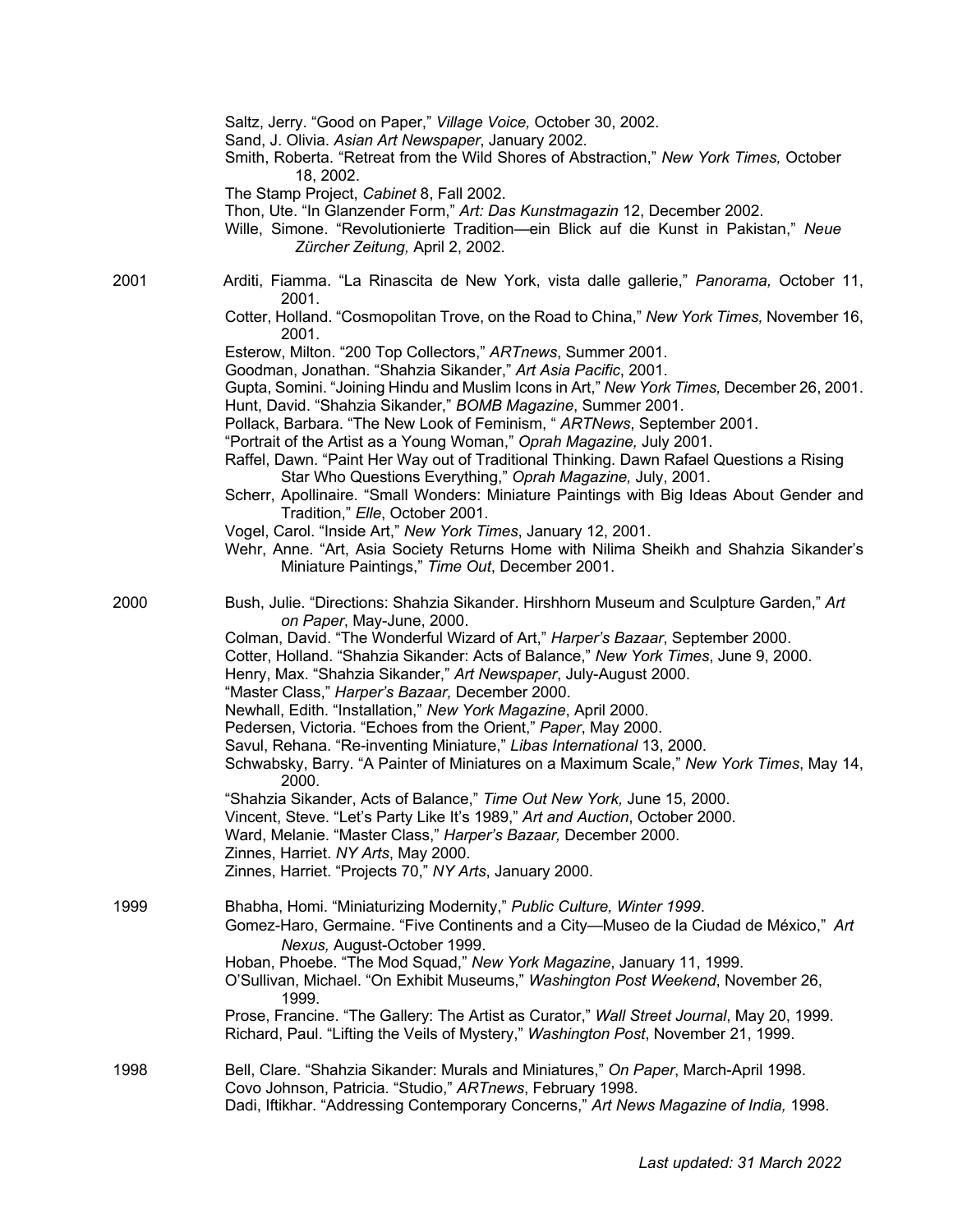Devji, Faisal. "Translated Pleasures," *The Renaissance Society Chicago*, 1998.

- Gomez, Edward. "Past is Present," *Art and Antiques*, December 1998.
- Gregos, Katerina , "Shahzia Sikander," *Global Vision: New Art from the 90's: Part II*, Deste Foundation 1998.
- Greenberg, Kevin. "Sikander Presents Veiled Illusions," *Chicago Maroon* 109, no. 38, April 7, 1998.
- Johnston, Patricia. "Studio—Shahzia Sikander: Reinventing the Miniature," *ARTnews*, February 1998.
- Keley, Chris. "Artswatch—Inside Cover," *Ms. Magazine*, May-June 1998.
- McEvilley, Thomas. "Tracking the Indian Diaspora," *Art in America*, October 1998.
- Schwabsky, Barry. "Shahzia Sikander, Out in India," *Artforum*, April 1998.
- "Shahzia Sikander: Celebration of Femaleness," *Flash Art*, March-April 1998.
- "The New Underworld, An Intimate Art and Fashion Special," *Interview Magazine*, November 1998.
- Wakefield, Neville. "Three to Watch," *Elle Decor*, 1998.

- 1997 Atamian, Christopher. "Review-Project Painting," *Review*, October 1, 1997.
	- Baker, Kenneth. "Uprooted," *San Francisco Chronicle*, May 22, 1997.
		- Bonetti, Davi. "Yerba Buena Center Chalks Up More Winners," *San Francisco Examiner*, September 26, 1997.
		- Camhi, Leslie. "Xtra Small," *Village Voice,* November 25, 1997.
		- Cotter, Holland, "Art Review; Many Shows and Many Indias," *New York Times*, December 26, 1997.
		- Friis-Hansen, Dana. "Full Blown: The Expansive Vision of Miniaturist Shahzia Sikander," *Art Asia Pacific*, November 1997.
		- Haider, Masood. "Sikander's Art Defines East-West Divide," *Dawn* (Pakistan), December 10, 1997.
		- Hashmi, Salima. "A Brush with Past," *Newsline*, August 1997.
		- Jana, Reena. "Cultural Weaving," *Asian Art New*s*,* March-April 1997.
		- Jana, Reena. "International Asia Art in Brief," *Flash Art*, January-February, 1997.
		- Kimmelman, Michael. "Narratives Snagged on the Cutting Edge," *New York Times*, March 21, 1997.
		- MacAdam, Barbara A. "Whitney Biennial," *ARTnews*, May 1997.
		- Mandell, Jonathan. "India Inc," *NewsDay*, November 25, 1997.
		- Murdock, Robert. "Review: Murals and Miniatures," *The Critical State of Visual Art in New York*, November 15, 1997.
		- Murdock, Robert. "Review: Project Painting," *The Critical State of Visual Art in New York,* October 1, 1997.
		- Neri, Louise, and Lisa Phillips. "Lisa and Louise: The Road Movie," *Harper's Bazaar,* March 1997.
		- "Review: Group Show at the Drawing Center," *New Yorker*, March 17, 1997.
		- "Review: Murals and Miniatures," *Time Out New York*, November 27, 1997.
		- Salvioni, Daniela. "The Whitney Biennial: A Post '80s Event," *Flash Art*, Summer 1997.
		- "Shahzia Sikander: From Miniatures to Murals, Journey Has Just Begun," *Pakistan Calling*, November 18-25, 1997.
		- "Shahzia Sikander, Murals and Miniatures," *New Yorker*, December 1, 1997.
		- Sirmans, Franklin. "Group Shows: Selections Spring '97, The Drawing Center," *Flash Art*, May-June, 1997.
		- "Small Pleasures," *World Art* 15, 1997.
		- Smith, Roberta. "Drawing that Pushes Beyond the Boundaries," *New York Times*, March 21, 1997.
		- Smith, Roberta. "Paintings and Photos with Tales to Tell, Often About the Oddities of Growing Up," *New York Times,* December 5, 1997.
		- Vogel, Carol. "Inside Art: The Whitney Biennial's List Begins to Surface, Unofficially," *New York Times*, February 3, 1997.
		- Wakefield, Neville. "Three to Watch," *Elle Décor* 56, December-January 1997.